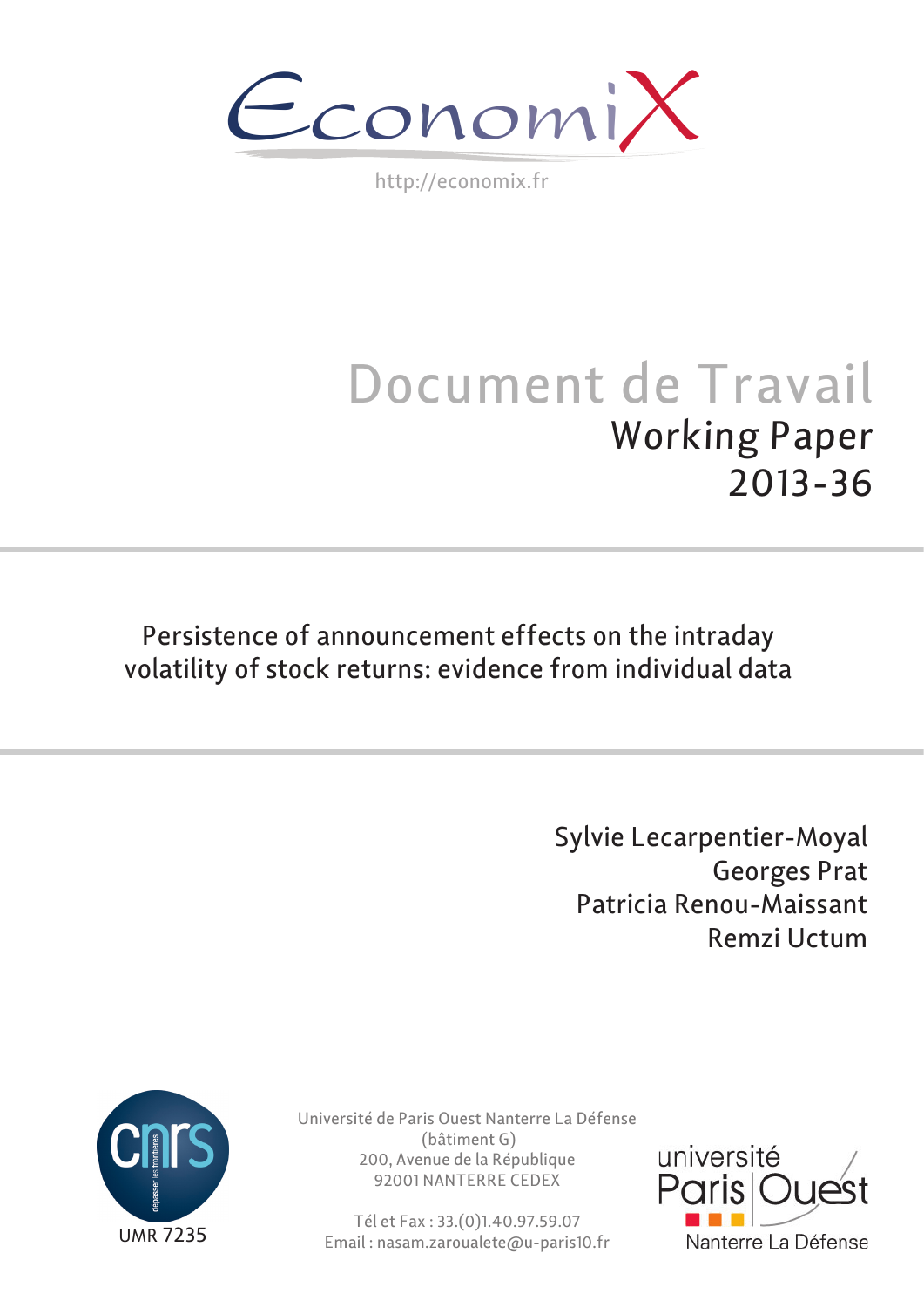# **Persistence of announcement effects on the intraday volatility of stock returns: evidence from individual data**

Sylvie Lecarpentier-Moyal<sup>a</sup>, Georges Prat<sup>b</sup>, Patricia Renou-Maissant<sup>c</sup> Remzi Uctum<sup>d</sup>

a ERUDITE, Université de Paris Est Créteil, Faculté de Sciences Economiques et de Gestion, Mail des mèches, 61 av. du Général de Gaulle, 94010 Créteil, Tél : +33 (0)1 41 78 46 64, sylvie.lecarpentier-moyal@u-pec.fr b

<sup>&</sup>lt;sup>b</sup> IPAG Business School, 75006 Paris, and EconomiX, CNRS/Université de Paris Ouest Nanterre la Défense, 200 av. de la République, 92001 Nanterre Cedex, Tél : +33 (0)1 40 97 59 68, prat@u-paris10.fr

c CREM, CNRS/Université de Caen Basse-Normandie, UFR de Sciences Economiques et de Gestion, 19 rue Claude Bloch, 14032 Caen Cedex, Tél. : +33 (0)2 31 56 59 06, patricia.renou@unicaen.fr

<sup>&</sup>lt;sup>d</sup> EconomiX, CNRS/Université de Paris Ouest Nanterre la Défense, 200 av. de la République, 92001 Nanterre Cedex, Tel : +33 (0)1 40 97 78 48, uctum@u-paris10.fr. *Corresponding author.*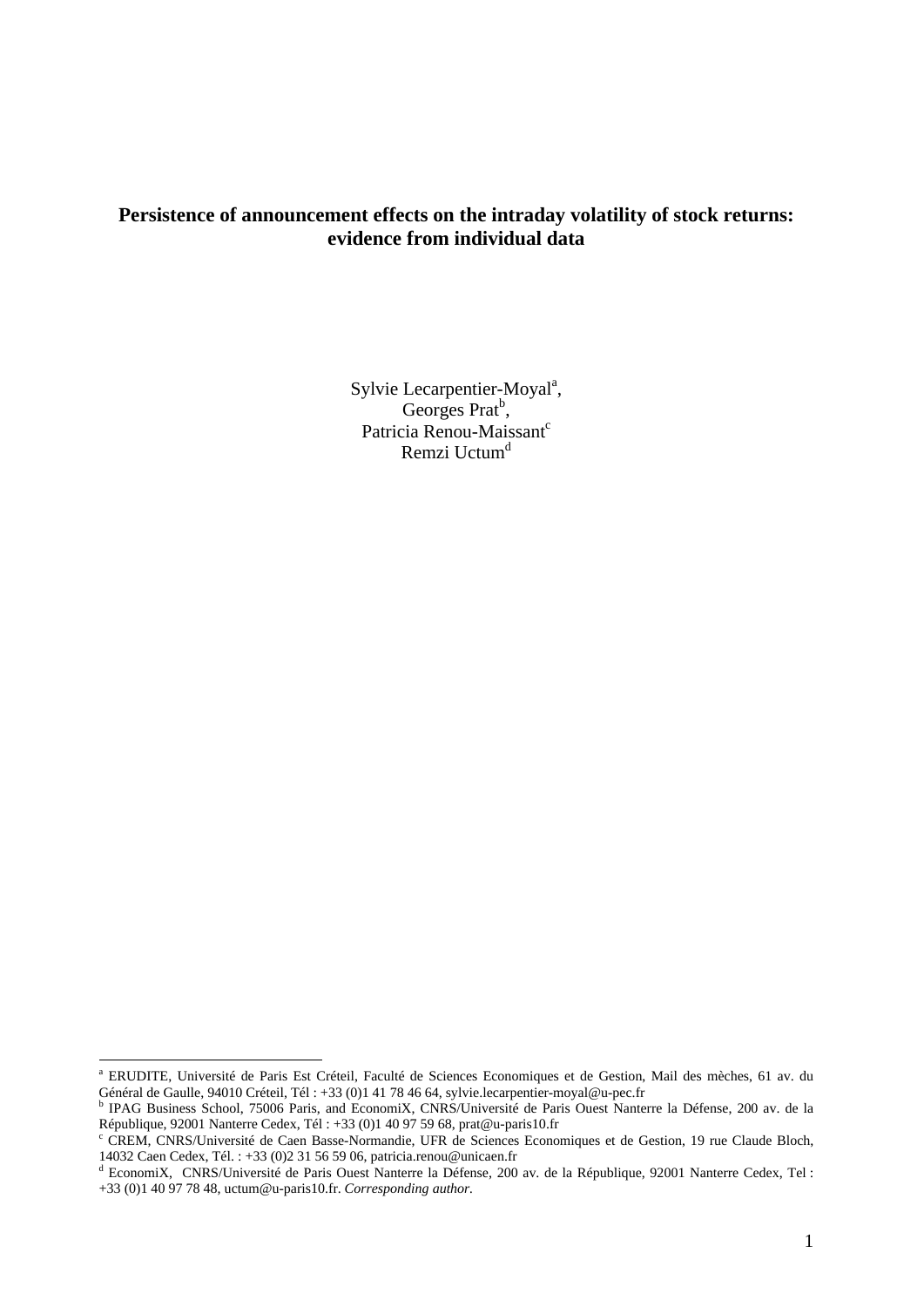**Résumé.** Nous proposons une analyse économétrique des effets d'annonce sur la volatilité intrajournalière de quatre actions du CAC40 : Alcatel, Axa, Renault et Société Générale. Les séries horodatées des cours boursiers et les données qualitatives d'événements sont respectivement extraites de SBF-Euronext et de Bloomberg. La composante journalière de la volatilité est estimée par un modèle FIGARCH tandis que la saisonnalité intra-journalière par la Forme Flexible de Fourier. Il ressort que les volatilités individuelles sont affectées par un effet de marché systématique, des effets-jours et des annonces concernant la conjoncture macroéconomique, les opérations financières et stratégiques et les résultats d'exercice, ces deux dernières événements relevant de la firme en question ou de ses concurrents. Les volatilités décrivent des réponses retardées et progressives avec des horizons de persistance allant de une à trois heures, suggérant que les agents n'accèdent que graduellement à l'information complète.

**Abstract.** We analyze the empirical relationship between announcement effects and return volatilities of four CAC40 companies using intraday financial and event data from SBF-Euronext and Bloomberg, respectively. We estimate the daily component of the intraday volatility using a FIGARCH model and the intraday seasonality by the Fourier Flexible Form. We find that individual return volatilities are affected by a systematic market effect, day effects and announcements related to macroeconomic environment, strategic and financial dealings and commercial outcome, the two latter events being specific to the firm or to its competitors. The volatility responses have delayed and progressive patterns with persistence horizons ranging from one to three hours, suggesting that agents access to complete information gradually.

**Mots-clés :** volatilité intra-journalière, mémoire longue, persistance des effets d'annonces.

**Keywords:** Intraday volatility, long memory, persistence of announcement effects.

**Classification JEL** : G14, C22, C58.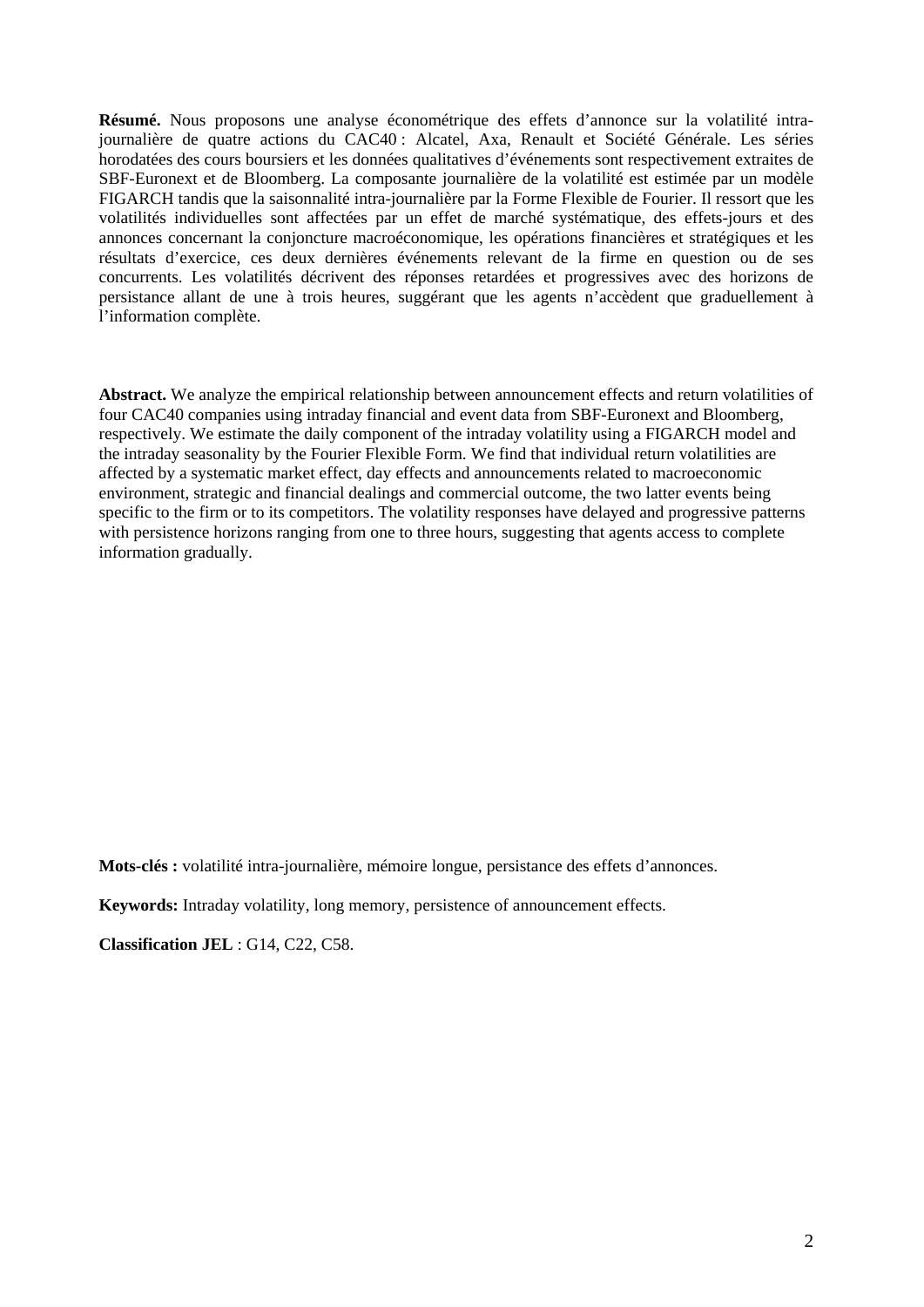## **1. Introduction**

1

The expected future volatility of financial market returns is the main element in assessing asset or portfolio risk and plays a key role in derivatives pricing models and portfolio allocation problems. As such, accurate measures and good forecasts of volatility are necessary for the implementation and evaluation of asset and derivative pricing theories as well as trading and hedging strategies. Thus, not surprisingly, much effort has been devoted to modeling return volatility dynamics. The Autoregressive Conditional Heteroskedasticity (ARCH) model introduced by Engle (1982) has been developed to account for empirical features in the volatility of financial returns. Since the work pioneered by Engle, volatility modeling has been the subject of a voluminous literature and the ARCH model and its extensions (GARCH, EGARCH, etc.) are among the most popular models for forecasting market returns and volatility<sup>1</sup>. A criticism addressed to these models is that they do not allow for a specific source of randomness in the conditional volatility. By introducing a specific error in the volatility dynamics and hence estimating latent variables instead of conditional moments, stochastic volatility models aimed at better describing actual volatility despite increased estimation difficulties. Yet, standard volatility models have not proved to provide good forecasting performance at daily frequencies. However, Andersen and Bollerslev (1998b) have established the ability of these models to provide more accurate volatility forecasts when high frequency (intraday) data are used. This result was an encouraging progress at the dawn of 1990's, where major technological innovations in financial centers, such as continuous listings and electronic transmission of stock market orders, have resulted in the construction of high frequency databases relative to market prices, volumes exchanged, number of transactions, etc. (Admati and Pfleiderer, 1988; Goodhart and O'Hara, 1997).

Modeling high frequency financial data requires considering specific properties. The first specificity, common to all financial assets, is the fact that yields are heteroskedastic<sup>2</sup>. It is also accepted that the series are leptokurtic. This phenomenon is accentuated by the fact that the frequency of data is important (Gouriéroux *et al.*, 1997). Beyond the traditional ARCH effects, studies using intraday data have highlighted two important factors that contribute to explain asset return volatility: intraday factors and announcement effects. Intraday factors comprise intraday activity patterns, which are consistent with the implications of microstructure models (Goodhart and O'Hara, 1997; Andersen and Bollerslev, 1997). Intraday activity involves periodic patterns, such as market openings and closings or other significant phases within a day, which Andersen et *al.* (2000) have shown that they are adequately approximated by a Fourier flexible form (Gallant, 1981). Intraday factors also include all other effects that may impact volatility at the intradaily frequency, such as the usual calendar effects or the market effect when individual asset return volatilities are modeled. As for the announcement effects, they can be responsible of erratic jumps or irregular patterns inherent to asset return volatility. These

<sup>&</sup>lt;sup>1</sup> For an overview on these models see Bollerslev *et al.* (1992), Degiannakis and Xekalaki (2004) or Engle, Focardi and Fabozzi (2008).

<sup>&</sup>lt;sup>2</sup> The variance of the errors (innovations) of the process is not stable. Clusters of volatility are observable, that is to say, periods of high volatility followed by periods of low volatility.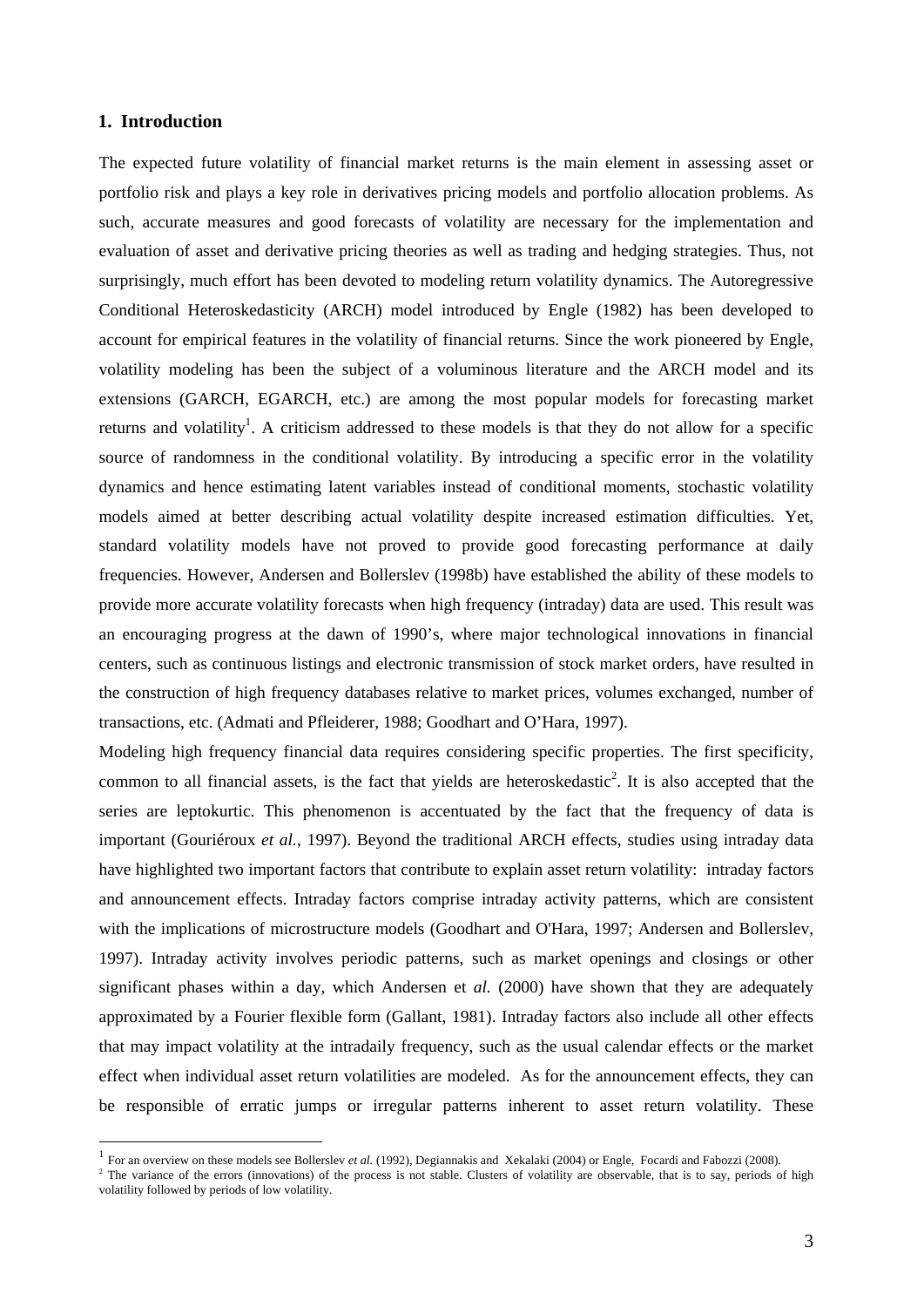announcement effects represent investors' surprise to event shocks which they were not able to predict on the basis of their available information. Such a prediction failure can be attributed to the fact that the cost of information was higher than information yield in terms of a reduction in the forecast error, leading the operator to ignore a subset of (useful) information. An announcement effect is therefore significant when the announced event was too costly to forecast. Symmetrically, an insignificant announcement effect implies that the yield/cost ratio of information was high enough to lead agents to include this information in their forecast. This interpretation is consistent with the *economically rational expectations* theory introduced by Feige and Pearce (1976), where the optimal information collected by the forecaster results from a cost-and-advantage analysis of information.

Andersen and Bollerslev (1998a) provide a robust econometric methodology for capturing the distinct volatility components and isolating macroeconomic announcement effects. They distinguished three components of volatility: calendar effects that represent the intraday and intra-month structure of volatility, the ARCH effect that reflects the inter-day volatility, and the announcement effect that reflects the effect of public information on volatility. The authors analyze the spot German Mark-Dollar exchange rate volatility using intraday data from 1992 to 1993. They show that the calendar effect dominates while the announcement effect is strong but short in duration. Andersen et *al*. (2000) study the Nikkei index intraday return volatility over the 1994 to 1997 period. They also observe a longmemory phenomenon of shocks on volatility. The effects of macroeconomic announcements play a relatively small role in explaining volatility. Moreover, Bollerslev et *al*. (2000) focus on the volatility of futures returns on U.S. Treasury bonds in intraday data frequency from 1994 to 1997. They also highlight a long memory effect of shocks on volatility. However, they show that the announcement effects are an important factor in the intra-day volatility.

Our work retains the methodology developed by Andersen and Bollerslev (1998a), but it also differs on three directions. First, while these studies are mainly carried out on the American and Asian financial centers, we analyze the specific case of the stock market in France<sup>3</sup>, which is a first in terms of the issues addressed. Secondly, we have not chosen to study event shocks on global market data (namely, market indices) as in the literature, but on individual data. Given the large quantity of data to be processed, we selected four companies among the CAC40 companies: Axa, Alcatel, Renault and Société Générale. Our individual data framework leads us to consider announcements that are specific to the different companies included, in addition to macroeconomic announcements, and examine which of them have a common effect on all return volatilities and which produce firm-specific impacts. An essential common factor that must be taken into account when individual returns are modeled is the market effect, in the same vein as the Capital Asset Pricing Model (CAPM) approach. We introduce this effect through the volatility of the CAC40 index. We also observe, at the individual level, a long memory effect on each return volatility that we account for using a fractional integrated generalized

<sup>&</sup>lt;sup>3</sup> For studies concerning the Parisian stock market, see Gouriéroux *et al.* (1998), Szpiro (1998) and Teiletche (1998). Regarding the bond market, a study on the volatility dynamics of the long-run euro rate was conducted by Lespagnol and Teiletche (2005).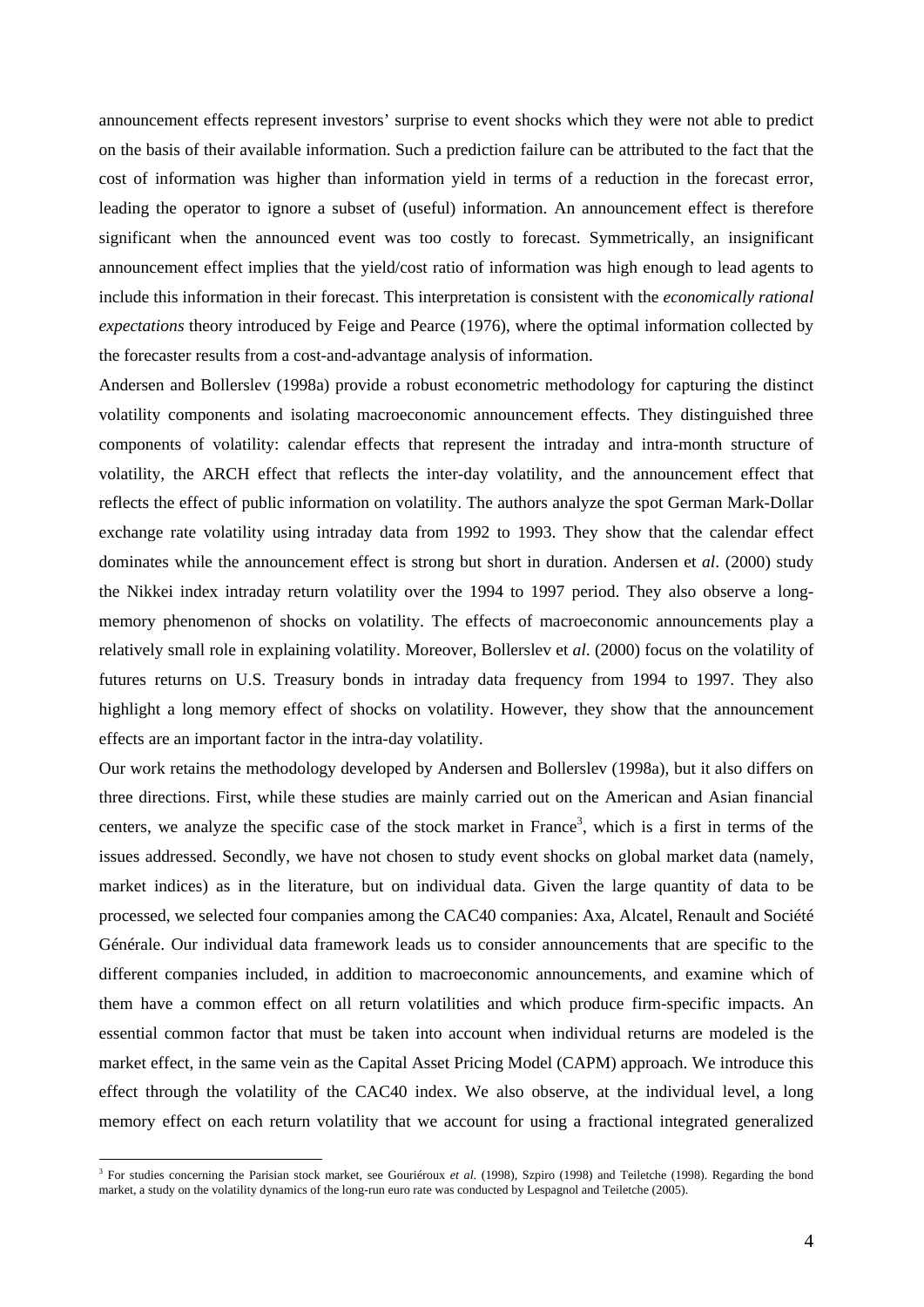autoregressive conditional heteroskedasticity (FIGARCH) model proposed by Baillie *et al.* (1996). Thirdly, our objective is to identify the types of announcements that affect individual return volatilities but also, and more particularly, to analyze the persistence of announcement effects on returns. On this issue, an interesting approach proposed by Andersen and Bollerslev (1998a) is to model the actual and lagged effects of each announcement using an *n*-order polynomial lag structure subject to a predetermined persistence horizon. We apply a more flexible variant of this method and estimate the horizon for each return using a grid search. Thus, an innovative aspect of our approach to the literature is that we endogenize both the form and the horizon of persistence of each announcement effect. We interpret the components of different orders of the polynomial lag structure as different types of reactions of the traders to the announcement released. For each return, all the significant components, simple or mixed according to the event shocks, suggest that reactions increase gradually until they die out at the estimated horizon, ranging between one and three hours. This result can be explained as the gradual availability of the full information after the announcement is released (Ederington and Lee, 1993), or as the time required by mimetic traders to learn the market opinion through the response of the stock price.

From a theoretical point of view, our study is linked to the semi-strong efficiency hypothesis, developed by Fama (1970). According to Fama, the semi-strong informational efficiency on financial markets states that available information on a financial asset is completely integrated in its price immediately as this information becomes public. Accordingly, stock prices adjust immediately to any new information. This imminent adjustment notion implies that investors instantaneously intervene as they access information in real time. Under hypotheses of rational investors, rapid circulation and costless information, no transaction costs, investor atomicity and market liquidity<sup>4</sup>, agents cannot benefit from new information and thus perform arbitrage operations. As like the empirical literature, our results invalidate this hypothesis since we show that announcements affect volatilities with persistent horizons.

The article is organized as follows. In the second section, we explain the construction of the quantitative and qualitative database and we outline the statistical properties of the stock returns for the selected four companies. The third section presents the modeling of intraday volatility for our individual returns and discusses the results obtained. The last section concludes.

### **2. Data and stylized facts**

<u>.</u>

In this section, we describe the data used originating from two types of information: quantitative information on the stock prices of the selected firms and qualitative information about events that have

<sup>4</sup> These are necessary but not sufficient conditions, Fama (1970).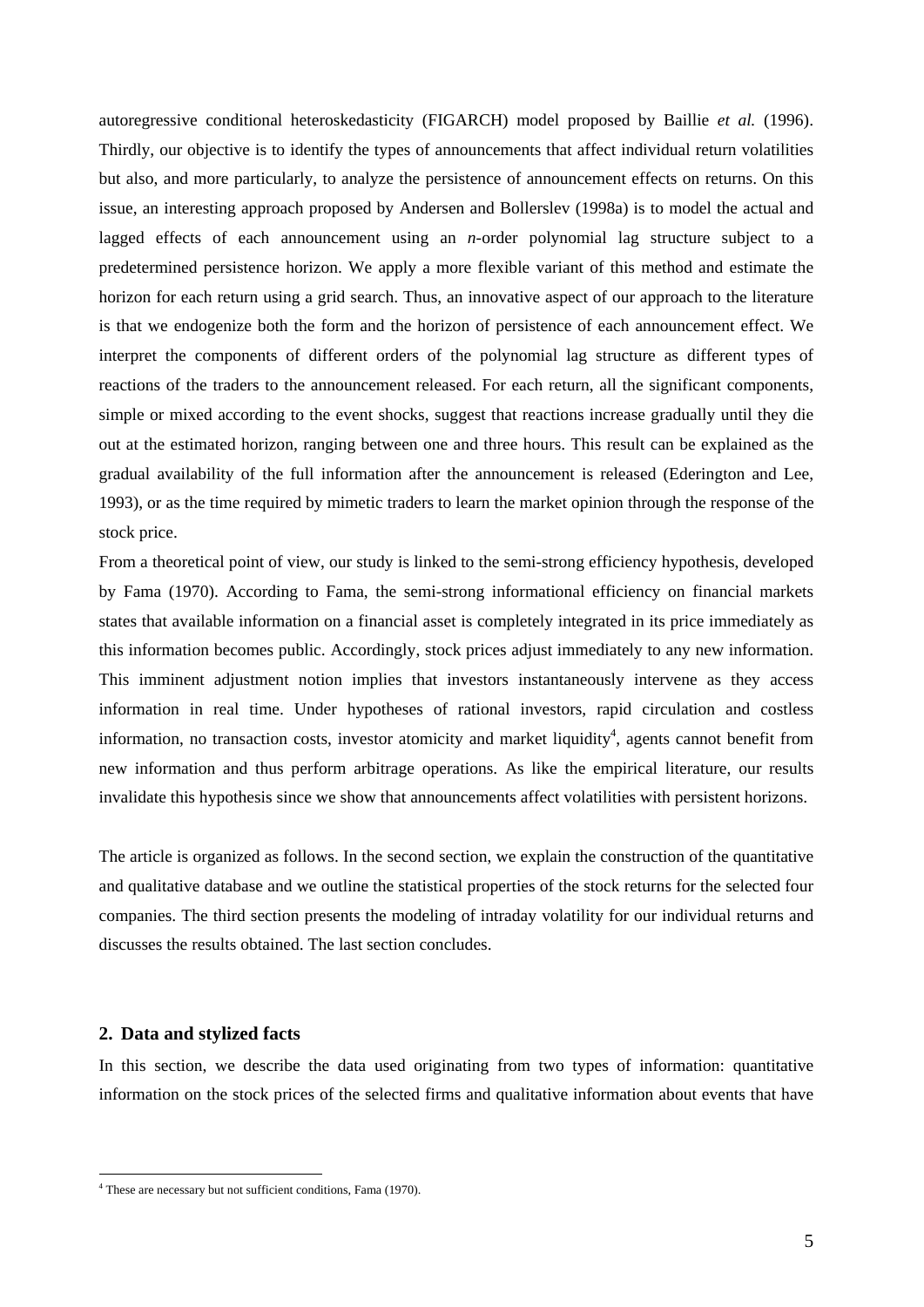affected these firms. Then, we present the statistical properties of the series of stock returns and the associated U-shaped curves.

#### **2.1 The data**

The *quantitative data* used in this work is extracted from the SBF-Euronext intraday financial database, which contains high frequency data concerning a large number of stock markets, such as prices (and indices), volumes (transactions, market orders, the number of stocks registered) or dividends for 700 to 800 firms listed on the first, second and new markets<sup>5</sup> depending on the days. These are intra-daily data, in the sense that each observation corresponds to an irregular information recorded at a given day, hour and minute. We selected four companies in the CAC40 index representing different sectors of the French economy, namely Alcatel<sup>6</sup> (electricity, electronics, telecommunications), Axa (insurance), Renault (automotive,  $OEM^7$ ) and Société Générale (banking). The dataset covers the period from January 3, 1995 to December 24, 1999<sup>8</sup>, which corresponds to 1246 days of quotation and to 2 653 667 transactions for Alcatel, 1 787 262 for Axa, 1 388 771 for Renault and 1 458 325 for Société Générale (note that we also have 1 094 572 observations for the CAC40)<sup>9</sup>.

Transaction data arrive in irregular time intervals, so it is necessary to regularize the data. For each of these companies, we adjusted the frequency of the stock price series by calculating the mean of the stock price over each 5-minute interval of a trading day. The choice of the frequency is a compromise between excessively high frequencies, for which a large number of intervals could be characterized by the lack of transactions, and too low frequencies which would prompt a loss of information due to excessive aggregation of stock prices. The Paris stock exchange was open from 10:00 a.m. to 5:00 p.m. until September 17th 1999; then the opening of the session changed to 9:00 a.m. starting from September 20th 1999. The number of 5-minute intervals per trading day is therefore 84 in the first subperiod and 96 in the second sub-period, which, however, must be adjusted. Indeed, given the information released during the night, significant reallocations and high volumes of transactions occur at the opening. Similar increased trading activity operates also before the closing, when traders pass pending orders. Therefore, in order not to bias our results, we chose to remove the data corresponding to the first five and last five minutes of each day. Lastly, in the absence of transaction in one or several consecutive 5-minute intervals, we performed a linear interpolation using the last and the following observed values. In addition, Let  $P_{t,n}$  represent the stock price defined in this way, where  $t$  and  $n$  stand for the day and the 5-minute interval of transaction, respectively. We then define the returns as

<sup>5</sup> Now referred to as the single market.

<sup>6</sup> Alcatel-Alsthon until 1986; Alcatel from 1986 to 2006 and from 2006 on Alcatel-Lucent.

 $^7$  Original Equipment Manufacturer.

<sup>&</sup>lt;sup>8</sup> The collection and processing of the database have been very time consuming. Moreover, the choice of the time period allows for avoiding the market financial turmoil related to the changeover to the Euro and the NICT stock market crash of 2000. Note, however, that the aim of the paper being to analyze the relation between returns and announcement effects, the oldness of the data does not harm to the generality of our conclusions given the wide spectrum of microeconomic and macroeconomic announceme

<sup>&</sup>lt;sup>9</sup> Due to the large number of data to be processed, the data handling was carried out with the ACCESS database management system.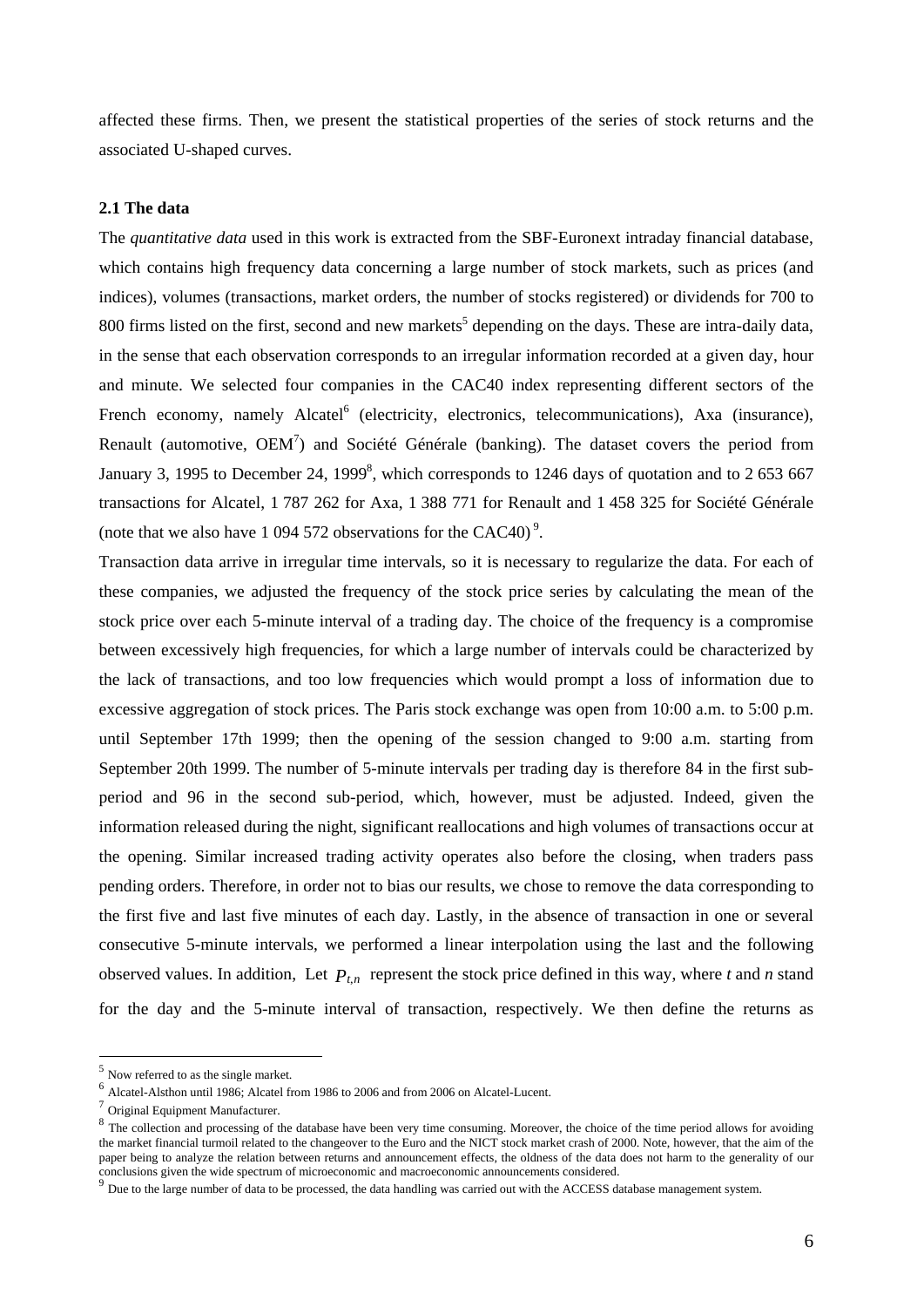logarithmic changes in  $P_{tn}$  between two 5 minute intervals. Indeed, the annual dividends reported at this frequency are negligible. The return can thus be written as:

$$
R_{t,n} = 100 \log \frac{P_{t,n}}{P_{t,n-1}}
$$
 (1)

where  $t = 1, ..., 1246$  and  $n = 1, ..., N$  with  $N = 82$  for the 01/03/95 to 09/17/99 period (or 1177 days of market opening at 10:00 a.m.) and  $N = 94$  for the 09/20/99 to 12/24/99 period (or 69 days of market opening at 9:00 a.m.). The sample is composed of 103 000 observations at a 5 minute frequency. Figure 1 presents the log-values of the four individual stock prices and of the CAC40 index at the 5-minute interval frequency. Besides noteworthy specific patterns, each equity exhibits significant co-movement with the CAC40 index. Table 1 confirms these characteristics on the basis of the correlation matrix of returns. We will come back to these own and common components when modeling return volatilities.

# < *Insert Figure 1* > < *Insert Table 1* >

In Table 2 are reported the descriptive statistics of the returns of the four company stocks and of the CAC40 index. The average returns of Axa and Renault are positive while those of Alcatel and Société Générale are negative, indicating a capital gain for the two former companies and a capital loss for the two latter ones over the whole sample. For the five series, we find that the moment of order 3 is different from zero, indicating an asymmetric distribution due in general to the presence of outliers in the data. For Alcatel, Axa and Société Générale stocks, an asymmetry towards the left (negative asymmetry) is evidenced, which means that volatility is higher after a negative shock than after a positive shock. By contrast, CAC40 and Renault returns are assigned a positive asymmetry. Moreover, we find that the series are highly leptokurtic, the kurtosis exceeding 11 for the five series. There are hence many observations in the distribution tails and around the mean. These characteristics call into question the normality of the distributions of returns. This non-normality is statistically confirmed by the Jarque-Bera test.

#### *< Insert Table 2 >*

A *qualitative dataset* completes the quantitative series described above. In a first step, we constructed an intra-daily event dataset for each of our four companies using Bloomberg data sources<sup>10</sup>. This dataset comprises event information broadcasted in real time on operators' screens by Bloomberg and available in archived form. It concerns announcements and rumors related to the selected firms but also those relating to their competitors. Given the sheer amount of information, it was necessary to conduct searches by keywords. Examples of keywords we used are outcomes, mergers and acquisitions,

<sup>&</sup>lt;sup>10</sup> We would especially like to thank P. Laurent, economist at the Caisse des Dépôts et Consignations, who enabled us to access these qualitative data on Bloomberg.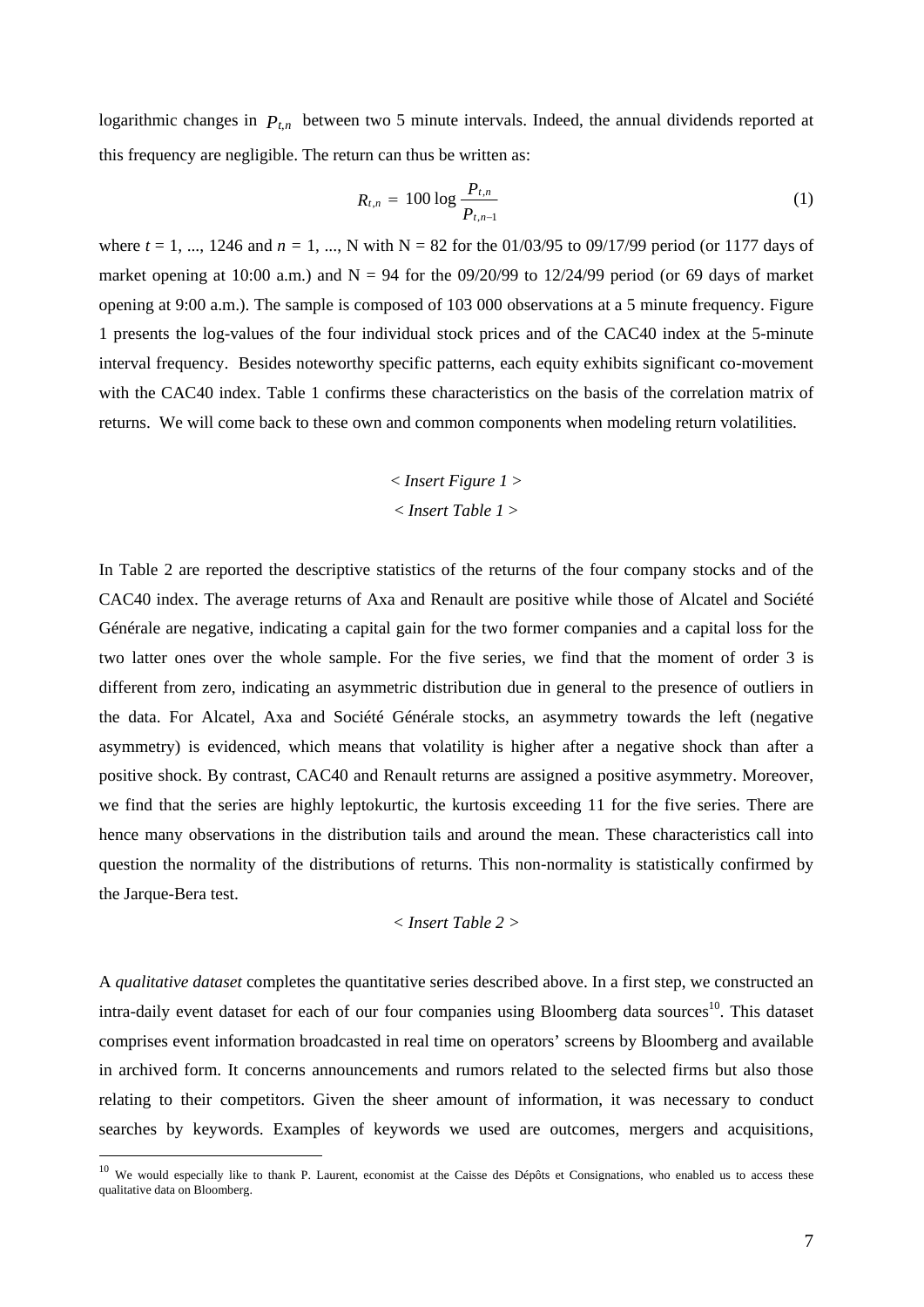competitors' performance, cooperation ... We then manually identified the date and time of reception of each event over the considered time period. The large mass of qualitative raw information collected initially were, in a second step, classified according to different categories of events: outcome announcements specific to the company, outcome announcements specific to the industry, macroeconomic announcements, statements relating to mergers and acquisitions, implementation of business strategies. These categories are themselves often broken down into sub-categories when accurate information is available about events (see Appendices A to  $D$ ).<sup>11</sup> Classification of the information collected raised various difficulties, such as (i) how to classify events that are apparently compatible with several categories, (ii) how to ensure the generality of the categories in the presence of rare but deemed influential events, (iii) how to distinguish between scheduled but undated events and unpredictable events. These difficulties led us to seek, in the history of the concerned company, more information about the events in question in order to avoid arbitrary classification. Note also that many of the announcements are issued outside of the trading periods of Paris stock exchange. We chose to consider only information occurring during the opening period. This information has a very high frequency and arrives with irregular intervals, which must be corrected in order to conform to the quantitative data. This yields to the last step, the one of the codification: once the qualitative information was dated and classified, we transformed the different lists of homogenous events observed at irregular points in time in binary variables with regular intervals, each variable taking the value one when the corresponding event occurs and zero otherwise. Repeating this 3-step procedure for all of our companies, we obtained the individual sets of announcement variables that are our main variables of interest.

In addition to these event dummies representing economic factors, we also constructed dummy variables for the days of the week to study periodic effects on the endogenous variable. For instance, a Monday dummy takes the value one at each 5-minute interval of a Monday and zero elsewhere.

#### **2.2 Stylized facts**

<u>.</u>

For each of the four companies, the volatility of the return, calculated as the average for each 5-minutes interval of the absolute values of stock prices over the whole 5-years sample, exhibit a U-shape (Figure 2). For comparison, we also present the volatility of the CAC40 index. The graphs suggest that the stock price volatility is higher at the beginning and at the end of the day, while it decreases at midday. We also find, more or less clearly depending on the companies, a surge of volatility around 2:30 p.m. that dissipates quickly. In general, these results confirm at the microeconomic level the form obtained on the

<sup>&</sup>lt;sup>11</sup> Another sub-classification would consist in distinguishing events that should theoretically produce a positive effect on equity prices and those that should affect the latter negatively. These two sub-categories may indeed produce different impacts on return volatilities. We did not, however, use such a partition of the events for two reasons: (i) for many event shocks, the existence of different propagation channels with effects of different signs on equity prices can make the sign of the overall effect inconclusive, and thus the sub-classification of the events according to the sign of their effects questionable; (ii) our sub-classification achieved by breaking down the events is useful for estimation purposes; the sub-classification according to the signs of the event effects, possibly combined with ours, would yield to an increased number of (refined) announcement variables but the very reduced number of occurrences in each event variable would not allow for general conclusions about its effect.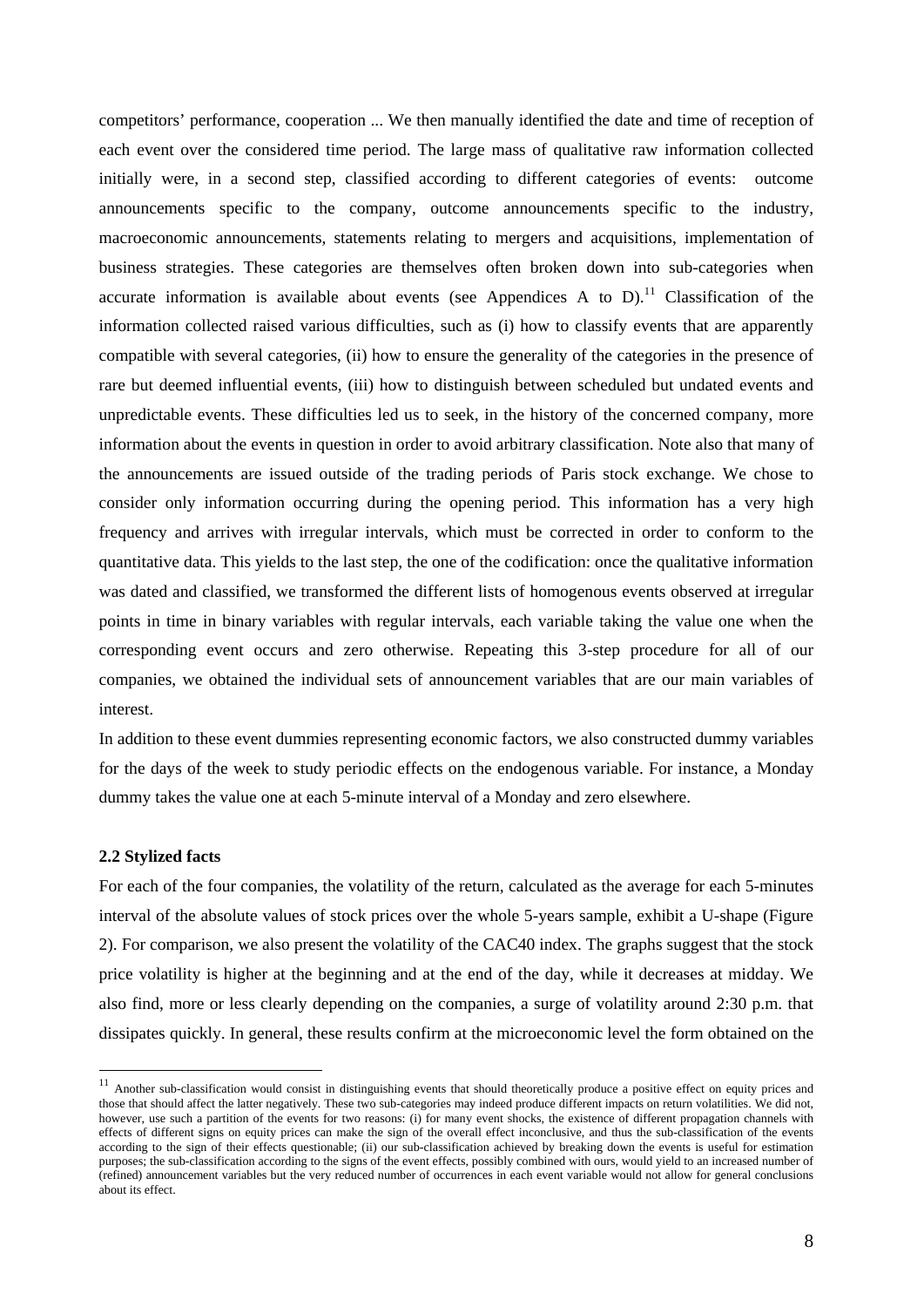CAC40 by Teiletche (1998) who interprets the 2:30 p.m. pike as the influence of information from U.S. markets. Indeed, this moment corresponds to the announcement of major U.S. macroeconomic statistics. Although this phenomenon is visible for the four titles studied, it is particularly noticeable for the CAC40 index.

# *< Insert Figure 2 >*

Many authors refer to a U or W shaped structure of volatility, when the market closes for lunch. This structure is associated with the opening and closing hours of the stock market. For example, Foster and Viswanathan (1990) and Bollerslev *et al.* (2000) evidence a U-shape for the U.S. market; Andersen *et al.* (2000) a W-shape for the Japanese market; and Teiletche (1998) a U-shape for the French market. This observation on the structure of volatilities is consistent with the literature on market microstructure and emphasizes the role of asymmetric and private information in the formation of financial asset prices. The information transmitted during the night play an important role in the "overactivity" at opening (Chan *et al.,* 2000). The first reason that can be advocated is that a number of public information is released overnight that the price cannot reflect during this period of non-trading. This information is then incorporated into the market opening price. In addition, the daily data model by Foster and Viswanathan (1990) can be adapted to intraday analysis. The authors consider an agent who has private information at the beginning of the week. As time passes, pieces of information are gradually released on the market. The informed agent knows that the value of his information decreases over time and prefers to react relatively quickly before losing his informational advantage. A similar logic applies to intraday frequency: an agent acquires private information during the closing time span; thinking that it will be unveiled during the next session, he reacts at the opening in order not to lose his informational advantage. The importance of the traded volumes at the end of the session is due to significant reallocation of portfolios before the market closes. Admati and Pfleiderer (1988) explain that traders time their trades between the opening and the end of the trading day so as to minimize the expected cost of their transactions. The concentration of volatility at these moments of the day is due to the impossibility to trade after and before and to settlement rules that prevail in many markets (trades are settled by the close several days later irrespective of the time of the day the transactions have occurred).

#### **3. Modeling and estimation of market volatility**

1

In this section, we model the volatility of the return of each stock: Alcatel, Axa, Renault and Société Générale. Figure 3 shows the correlograms of the absolute values of returns of the four companies and of CAC40<sup>12</sup> over 984 intervals, that is 12 days. It turns out that the autocorrelations exhibit dominant U

<sup>&</sup>lt;sup>12</sup> The correlograms were calculated for the 01/03/95 to 09/17/99 period containing unchangingly 82 intervals of 5 minutes per day.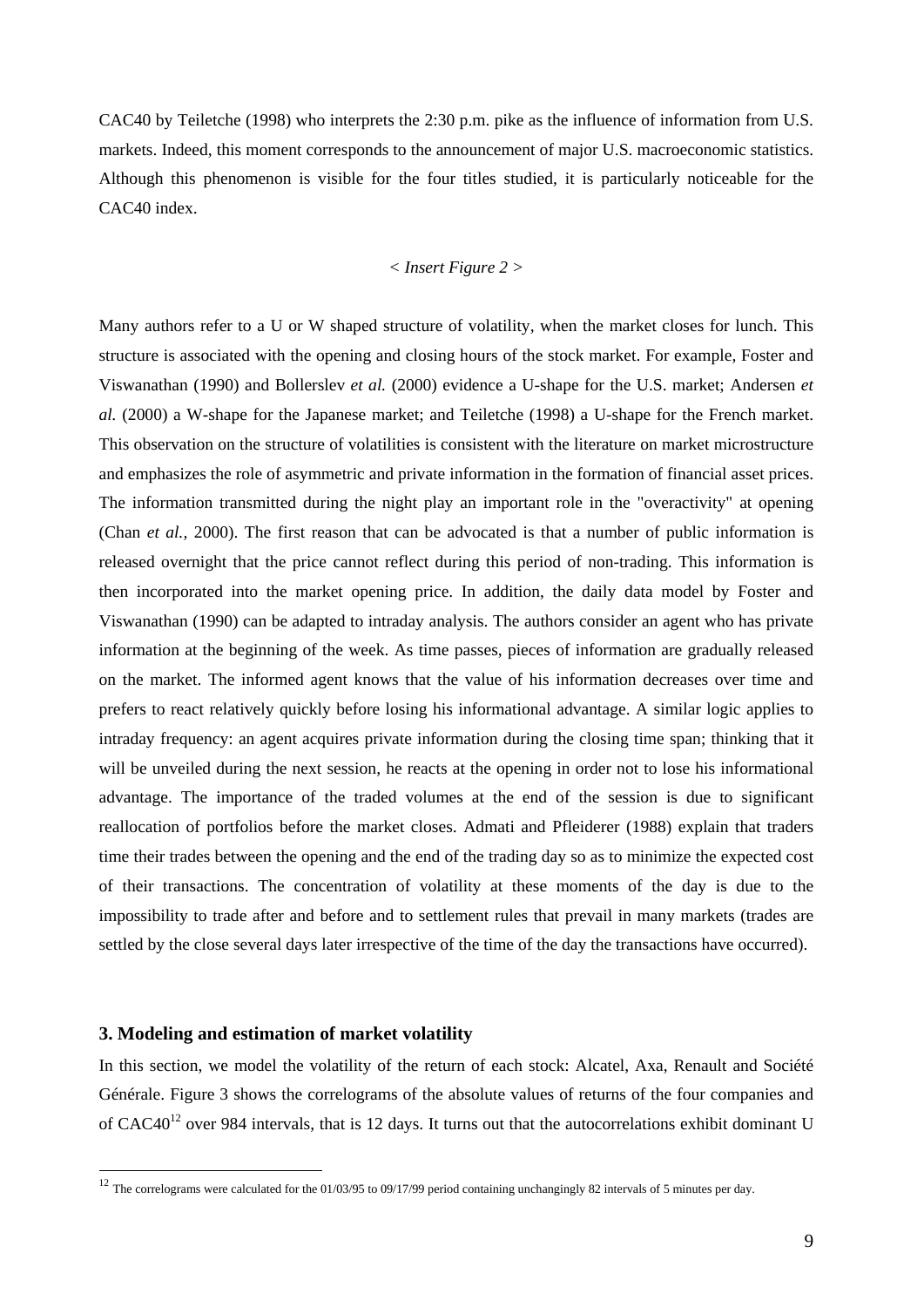shapes every 82 observations, that is to say, for periods of one opening day exactly<sup>13</sup>. One can also observe that they fluctuate with an intra-daily frequency around this daily periodicity. These observations suggest that returns of stocks and of CAC40 are characterized by a daily volatility and an intraday volatility. Each of these volatility components will be analyzed below.

$$
<
$$
 Insert Figure 3  $>$ 

#### **3.1 The model**

Following Andersen and Bollerslev (1998a), we decompose the deviations from the mean of stock returns as follows:

$$
R_{t,n} - E(R_{t,n}) = \sigma_{t,n} S_{t,n} Z_{t,n}
$$
 (2)

where  $s_{t}$  represents the intraday volatility,  $Z_{t}$  an *iid* innovation with mean zero and unit variance and  $\sigma_{t,n}$  the daily volatility expressed at the 5-minutes frequency, namely:

$$
\sigma_{t,n} = \sigma_t / \sqrt{N} \tag{3}
$$

where  $\sigma_t$  is the daily volatility of returns. Figure 3 shows a slow (or hyperbolic) decrease of daily autocorrelations as delays increase, which characterizes the presence of long memory in the series of return. Baillie *et al.* (1996) showed that a Fractionally Integrated Generalized Autoregressive Conditional Heteroskedasticity (FIGARCH) model is appropriate to account for such long memory phenomena, contrary to ARCH or GARCH models that are more suited for describing short memory series where the effect of a shock on the conditional volatility dissipates quickly, at an exponential rate. Hence, we describe the dynamics of  $\sigma_t$  as a FIGARCH-type representation and fit our five returns series of 1246 daily observations using the following MA(1)-FIGARCH (1, d, 1) model:

$$
R_t = \mu_0 + \mu_1 \varepsilon_{t-1} + \varepsilon_t \tag{4a}
$$

$$
\varepsilon_t = \sigma_t \xi_t \tag{4b}
$$

$$
\sigma_t^2 = \omega + \beta \sigma_{t-1}^2 + [1 - \beta L - (1 - \phi L)(1 - L)^d] \varepsilon_t^2
$$
 (4c)

where  $R<sub>i</sub>$  represents the daily returns observed at the market closure and d the fractional integration parameter<sup>14</sup>.  $\xi_t$  has conditional expectation equal to zero and conditional variance equal to 1 with respect to information available at time *t-1*. To account for the widely established result that the standardized errors are non-normally distributed (leptokurtic) at high frequency data, we assume

<sup>&</sup>lt;sup>13</sup> This daily regularity is also empirically evidenced by Bollerslev *et al.* (2000) on stock markets and Andersen and Bollerslev (1998) on foreign exchange markets.

<sup>&</sup>lt;sup>14</sup> See Baillie *et al.* (1996) for the derivation of the conditional variance.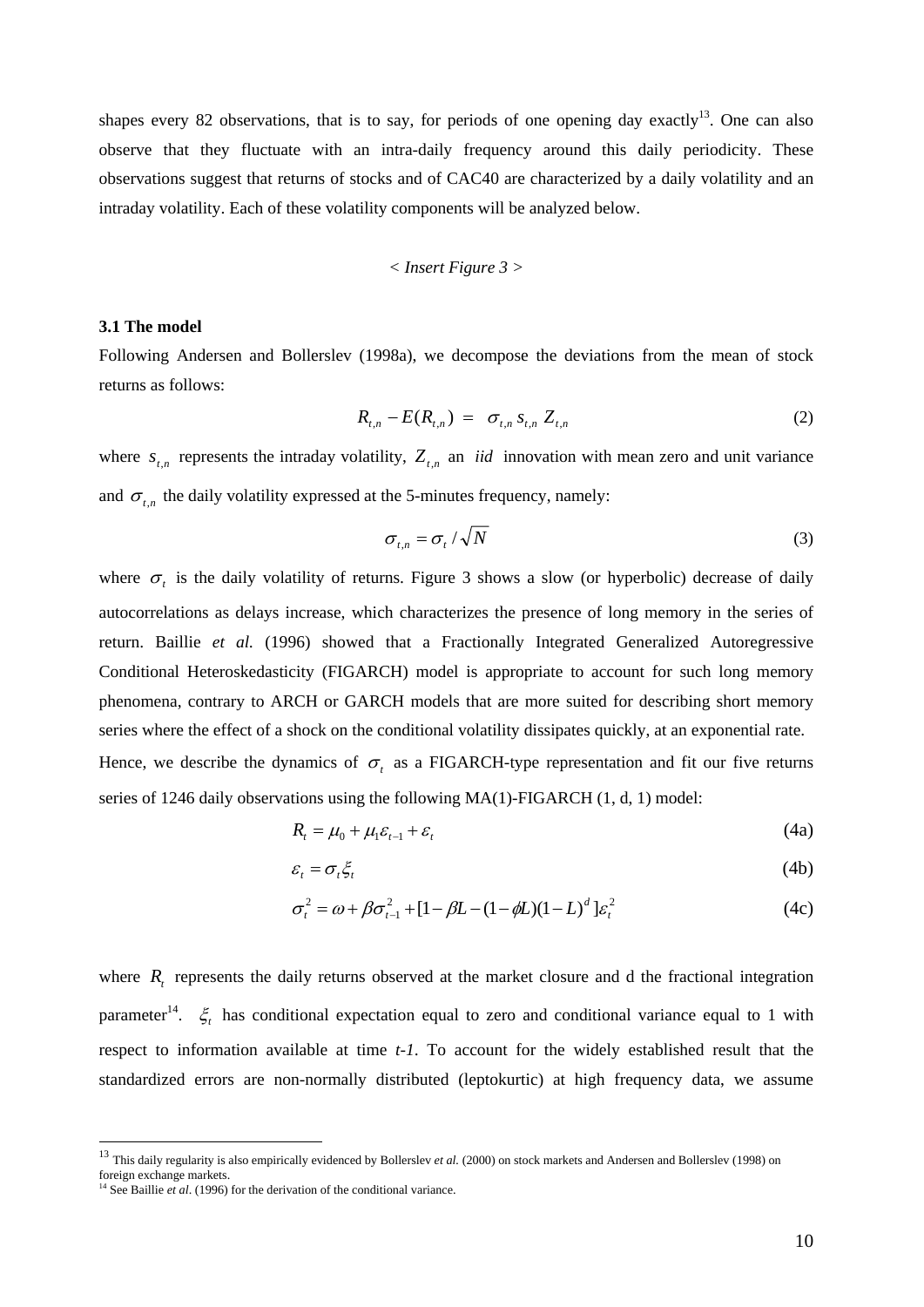Student distribution for  $\zeta_t^{15}$ . The parameter  $\mu_1$  was found to be systematically insignificant. For each stock as for the index CAC40 the mean equation reduces then to a MA(0) with or without a constant term, while the conditional variance is given by a FIGARCH(1,d,1) for Alcatel, Axa and CAC40 and a FIGARCH $(1,d,0)^{16}$  for Renault and Société Générale. Table 2 presents the estimated parameters of the  $MA(0)-FIGARCH(1,d,q)$  models<sup>17</sup> :

#### *< Insert Table 3 >*

The findings reveal that all coefficients have the expected positive sign and are highly significant. The FIGARCH specification is supported by the data for the four equities and the market index, attesting the presence of a long memory in the volatility processes of the returns (see also Bollerslev and Mikkelsen, 1996). Indeed, the fractional integration coefficients  $\hat{d}$  are between 0 and 1 and are significantly different from 0 and 1, leading to reject the GARCH and IGARCH specifications. The set of estimates allow for assessing the value of the daily conditional volatility. The difficulty lying in the treatment of the fractional difference operator  $(1 - L)^d$  can be overcome thanks to Baillie *et al.* (1996) who have shown that this operator can be written in the form of a hypergeometric function:

$$
(1 - L)^d = 1 - d \sum_{k=1}^{\infty} \Gamma(k - d) \Gamma(1 - d)^{-1} \Gamma(k + 1)^{-1} L^k
$$
  
=  $1 - dL - \frac{d(1 - d)}{2!} L^2 - \frac{d(1 - d)(2 - d)}{3!} L^3 - \dots$  (5)

where  $\Gamma$ (.) represents the Gamma function<sup>18</sup>. In practice, we truncate the infinite sum to the size of the sample, i.e. 1246 daily observations.

From calculated  $\hat{\sigma}_t^2$  values, we deduce  $\hat{\sigma}_{t,n}^2 = \hat{\sigma}_t^2/N$  following equation (3). Taking the logarithm of the square of the decomposition (2) and rearranging the equation, we obtain the following econometric model:

$$
2\ln\frac{\left|R_{t,n}-\overline{R}\right|}{\hat{\sigma}_{t,n}} = c + 2\ln s_{t,n} + u_{t,n}
$$
\n(6)

with  $c = E(\ln Z_{t,n}^2)$  and  $u_{t,n} = \ln Z_{t,n}^2 - E(\ln Z_{t,n}^2)$ , where  $\overline{R}$  stands for the empirical mean of the return and  $u_{t,n}$  is stationary. In a second step, we specify the intraday volatility  $\ln s_{t,n}^2$  involved in the right-

 $\sigma_t^2 = \omega + \beta \sigma_{t-1}^2 + [1 - \beta L - (1 - L)^d] \varepsilon_t^2$ , that is by setting  $\phi = 0$  in (4c) (see Baillie *et al.*, 2000).

<sup>&</sup>lt;sup>15</sup> Empirical studies rely on the assumption of conditionally normal standardized innovations for large sample sizes (see, for example

Bollerslev *et al.*, 2000, where 3002 daily returns are considered). Using our daily 1246 observations, we also tested our MA-FIGARCH model and distribution and found that the estimates are not significantly different from the ones obtained assuming Student distribution.<br><sup>16</sup>The daily volatility is represented by a FIGARCH(1,d,0) if its dynamics can be written

<sup>&</sup>lt;sup>17</sup> The computations were performed using the program G@RCH developed under OxMetrics by S. Laurent and J.P. Peters. For more information on this program, see Laurent and Peters (2006).

<sup>&</sup>lt;sup>18</sup> One can also show that (5) is obtained by the Taylor series expansion of the function  $f(z) = (1 - z)^d$  around  $z = 0$ , *z* being a scalar.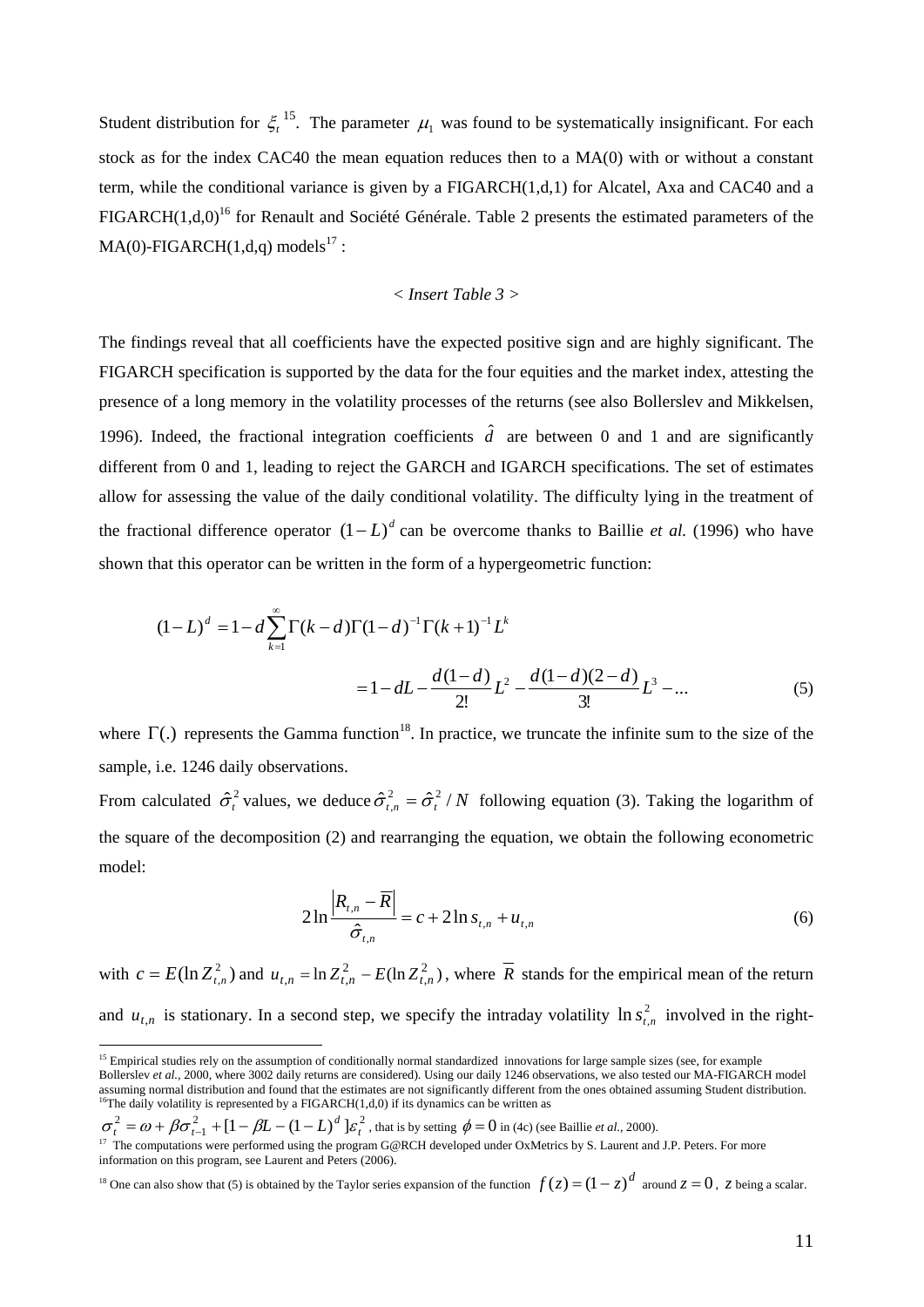hand side of equation (6). According to the literature, we consider that  $\ln s_{t,n}^2$  comprises a seasonal component, event announcements and daily effects. Our model involving individual returns, we add to these terms a market component. We specify below each of these components.

Various methods have been proposed to account for the seasonal volatility. The simplest method is to build binary variables. Baillie and Bollerslev (1990) use a GARCH specification with seasonal dummy variables to model the conditional volatility of the exchange rate with an hourly frequency. Bollerslev and Ghysls (1996) suggested the Periodic GARCH (P-GARCH), which allows the coefficients of the equation for the conditional variance to change periodically. Other authors (Taylor and Xu, 1995; Chang and Taylor, 1998; Andersen and Bollerslev, 1998a) suggest filtering the returns series by normalizing it by the seasonal intraday component of the volatility. To estimate the latter, the procedure proposed by Taylor and Xu (1995) and Chang and Taylor (1998) consists in calculating seasonal multipliers while Andersen and Bollerslev (1997, 1998) suggest using the Flexible Fourier Form (FFF). This function proposed by Gallant (1981, 1982) is particularly suited to approximate the intraday periodicity, and this is why we use the FFF to account for the seasonal effects of our intra-day volatility  $\ln s_{t,n}^2$ . The FFF can be written in the following form:

$$
f(t,n) = \delta_{0,1} \frac{n}{\kappa_1} + \delta_{0,2} \frac{n^2}{\kappa_2} + \sum_{p=1}^P \left[ \delta_{C,p} \cdot \cos \left( \frac{2 \Pi p n}{N} \right) + \delta_{S,p} \sin \left( \frac{2 \Pi p n}{N} \right) \right]
$$
(7)

where  $\delta_{0,1}$ ,  $\delta_{0,2}$ ,  $\delta_{C,p}$  and  $\delta_{S,p}$  are coefficients to be estimated,  $\kappa_1 = (N+1)/2$  and  $\kappa$ <sub>2</sub> =  $(N+1)(N+2)/6$  are normalization constants of linear and quadratic functions and P determines the number of phases in the daily cycle. After some preliminary estimates, we selected a daily cycle consisting of four phases ( $P = 4$ ).

Concerning the event shocks, they are represented in the form of multi-response dummy variables for each type of event; their construction is presented in the first section. These binary variables are listed in the appendix for each firm. To reflect both the persistence effects and/or the delayed influences of the announcements, lagged dummy variables are also included. If an event *k* affects the volatility with *h*  five-minute lags, then all its lagged effects can be written as:

$$
\sum_{i=0}^{h} \lambda_k(i) I_k(t, n-i) \tag{8}
$$

where  $I_k(t, n-i)$  represents the announcement effect lagged by *i* intervals,  $\lambda_k(i)$  its coefficient and *h* the lag-length or persistence horizon of the event shock. However the introduction of a coefficient for each type of event and for each lag up to *h* would lead to increase the number of parameters to estimate by  $k(h+1)$ , and the model would then become considerably burdened. Rather than freely estimating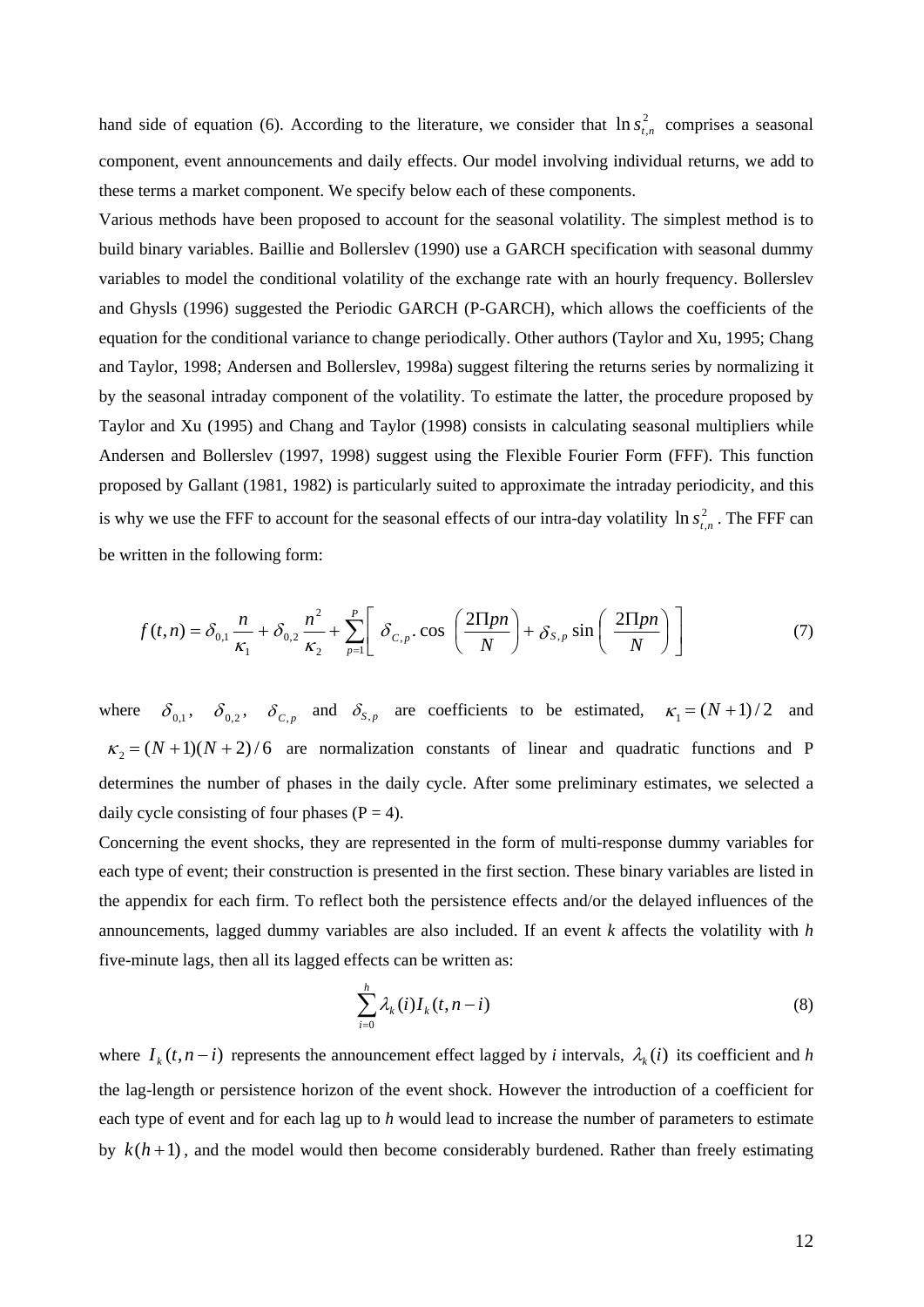the coefficients  $\lambda_k(i)$ , and following Andersen and Bollerslev (1998a), we assume that they follow an *m*-order polynomial lag structure:

$$
\lambda_k(i) = \lambda_k \gamma(i) \tag{9a}
$$

$$
\gamma(i) = \sum_{j=0}^{m-1} \alpha_j \left[ 1 - \left(\frac{i}{h}\right)^{m-j} \right] i^j, \quad i = 0, 1, ..., h
$$
 (9b)

Thus, the effect  $\lambda_k(i)$  of an announcement *k* evolves with *i* as a weighted sum of *m* structural dynamics before fading completely at the horizon  $h(\lambda_k(h) = 0)$ :

- an instantaneous jump of  $\lambda_k$  (0) =  $\lambda_k \gamma$  (0) =  $\lambda_k \alpha_0$  followed by a semi-parabolic decrease (when *j*=0): operators react instantly to the shock, the effect of which wears off gradually to vanish after *h* periods;

- a parabolic dynamics (where  $j = 1$ ): agents react slowly to the announcement whose effect grows at a decreasing rate then decreases to die out after *h* periods;

*- m-2* "half bell - half parabola" shaped dynamics (when  $2 \le j \le m-1$ ): operators gradually react to the announcement whose effect grows at an increasing followed by a decreasing rate. It then decreases at an increasing rate until it runs out after *h* periods*.* 

Depending on the values of  $\alpha_j$ , the market behavior can be represented by a dynamics composed of one of these simple dynamics or any mixture of them. An immediate response with decreasing lagged effects can be considered as being the most standard and intuitive reaction of agents to an unanticipated announcement (case *j*=0). However, progressive and delayed reactions (when *j>*0) may also be justified in different ways. Ederington and Lee (1993) explain the existence of delayed reaction by the fact that when the announcement is released complete information may not be available immediately. Complexity inherent to the information revealed can make that its implications are fully understood only after a certain time of analysis, or can justify the need for additional information. Fleming and Remolona (1999) go even further, by asserting that "the persistence [of volatility] reflects a residual disagreement among investors about what the new information means for prices". This idea of incomplete information can interestingly be linked to the findings of a recent literature that the mimetic behavior is a possible explanation of the excessive volatility in financial markets (Banerjee, 1993; Orléan, 1995). In this vein, following an announcement release, an investor can delay his(her) reaction until (s)he learns about the response of the stock price to the announcement. This information will provide to the investor the market opinion about the equity, which will guides his(her) decision. The evolution of the stock price is here the needed additional information leading to mimetic behavior.

In addition to these possible interpretations, delayed responses to announcements have interesting implications for strategic timing of trade. An investor who is concerned by a single equity and is aware of the existence of such delayed response patterns can take profitable positions in that market. Indeed,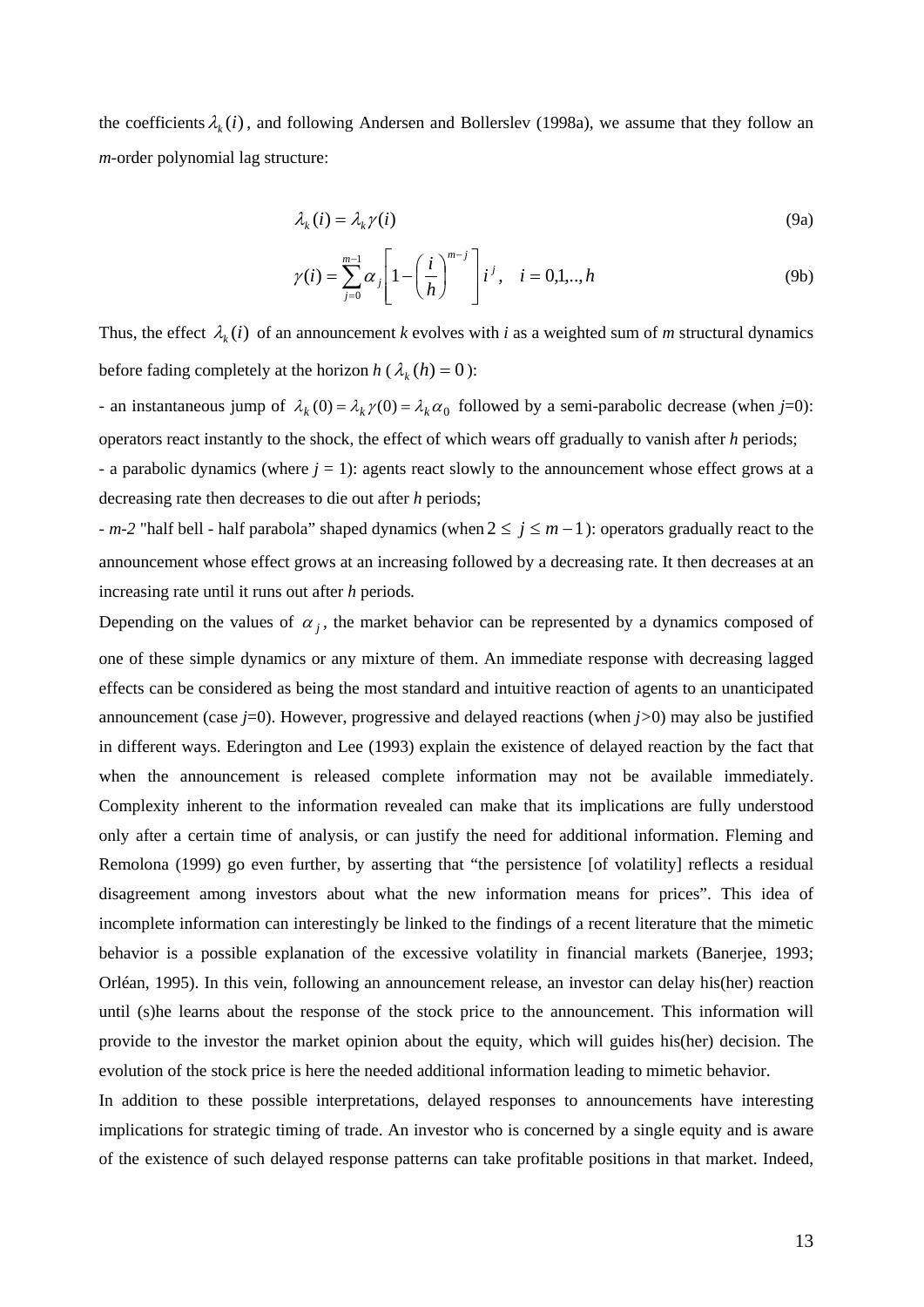suppose that during the time span of *h* periods, which lasts from one to a few hours, an announcement of a given category is the only factor that affects the volatility of the equity. Since the standard stock valuation model implies a negative relation between price and volatility, the optimal trading strategy of the investor would consist in purchasing the equity when volatility reaches its maximum and selling it when it is zero. Such delayed responses can thus be viewed by the investor as useful indicators for optimally timing the trade orders.

We choose a polynomial of order  $m=3$  to capture the three types of responses described above.

The polynomial (9b) can thus be simplified as:

$$
\gamma(i) = \alpha_0 \left[ 1 - \left(\frac{i}{h}\right)^3 \right] + \alpha_1 \left[ 1 - \left(\frac{i}{h}\right)^2 \right] i + \alpha_2 \left[ 1 - \frac{i}{h} \right] i^2, \quad i = 0, 1, \dots, h
$$
\n(10)

and putting together (8), (9a) and (10) yields to the polynomial lag structure we consider. The three dynamic components of (10) are shown in Figure 4.

#### *< Insert Figure 4 >*

A choice on the persistence horizon *h* is also needed. Unlike the empirical literature using intraday data that generally fixes *h* to one or two hours depending on the announcement, we opted for a more flexible approach by estimating the persistence horizon of each announcement by a grid search. Our aim to test a variety of horizons is motivated by many authors' results that volatility may persist over long horizons. Patell and Wofson (1984) and Jennings and Starks (1985) find that even high volatility may persist for several hours if the transactions are still based on the initial information (see also Fleming and Remolona, 1999).Thus, estimating within the volatility model the polynomial lag structure along with a grid search over *h* allows us to endogenize both the form and the horizon of persistence of each announcement effect.

Finally, recall that the intra-day volatility  $\ln s_{t,n}^2$  refers to an individual stock return; it is then possibly influenced by the "market" effect. To account for this market effect, we introduce into the equation of the intraday volatility of each stock the intraday volatility of CAC40 that we normalize, as before, by its daily volatility  $\hat{\sigma}_{t,n}^M$ . We calculate  $\hat{\sigma}_{t,n}^M$  by solving for equations (3), (4c) and (5) and using estimates provided in Table 3, column 6. The volatility of the CAC40 return, filtered by the daily volatility, can be written as:

$$
2\ln\left(R_{t,n}^M - \overline{R}^M\right) / \hat{\sigma}_{t,n}^M\right),\tag{11}
$$

where the index M refers to market.

By bringing together elements  $(7)$  to  $(11)$ , equation  $(6)$  can be written as:

$$
2\ln\frac{\left|R_{t,n}-\overline{R}\right|}{\hat{\sigma}_{t,n}} = c + b\left(2\ln\frac{\left|R_{t,n}^M-\overline{R}^M\right|}{\hat{\sigma}_{t,n}^M}\right) + f(t,n) + \sum_{k} \sum_{i=0}^h \lambda_k \gamma(i) I_k(t,n-i) + \sum_{s} \mu_s D_s + \varepsilon_t \tag{12}
$$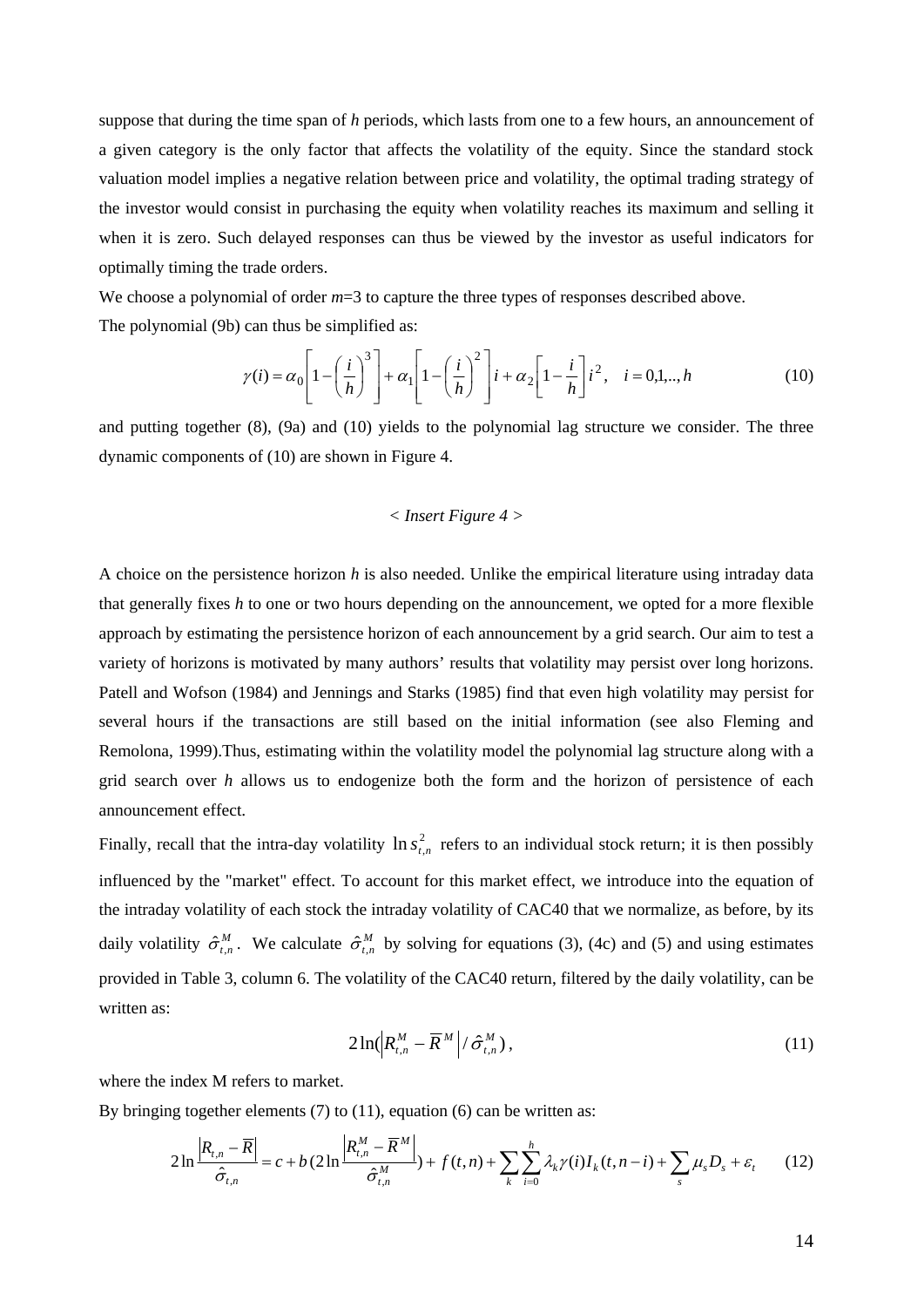where  $f(t, n)$  is the FFF given by equation (7). The variables  $D<sub>s</sub>$  represent dummy variables for each day of the week. Their role is to capture the « daily effects » by taking the value 1 at each 5-minute interval belonging to a business-day *s* of the week (*s*=Monday, Tuesday,..., Friday) and 0 otherwise<sup>19</sup>. Note that a consequence of the Capital Asset Pricing Model is that the variance of an individual return is proportional to the variance of the market return (common factor) plus the idiosyncratic variance (own factor). Interestingly, equation (12) accounts also for both of these factors, the market volatility representing the common factor and all other variables (seasonal volatility, announcement shocks and calendar effects) making the own factor. Thus, in line with portfolio choice models, equation (12) implies that there exists an undiversifiable risk and a gain in portfolio diversification.

The coefficients  $\lambda_k \alpha_j$  ( $j = 0,1,2$ ) that appear in the lag polynomial (9a)-(10) are estimated as composite coefficients<sup>20</sup>. To ensure their positivity (the initial effect of any announcement on volatility should be positive, whether it is immediate or gradual, because unexploited profit opportunities stimulate trade activity), these coefficients are written as the exponential of some auxiliary coefficients, denoted  $(\lambda_i \alpha_j)'$ , which are estimated freely. We applied the same constraint to the day-effects parameters  $\mu_s$ .

#### **3.2. Econometric results**

1

The method of nonlinear least squares has thus been employed to estimate the model. Tables 4 to 7 provide the estimation results of equation (12) for the four companies. The explanatory power of the model proved satisfactory for all stocks except for Société Générale, a company for which the market effect is found to be lower and very few announcements appeared significant. The Durbin-Watson statistics indicate a slight autocorrelation but the model is estimated using heteroskedasticity and autocorrelation (HAC) consistent Non-Linear Least Squares method, so that the estimates are unbiased although possibly inefficient. However the t-statistics are sufficiently high to ascertain the significance of all coefficients at the 5% level, unless otherwise indicated. The term  $\hat{u}_{t,n}$  (equation (6)) is stationary in each estimated equation.

$$
<
$$
 Insert Tables 4 to 7  $>$ 

<sup>&</sup>lt;sup>19</sup> French and Roll (1986) explain that the volatility of returns is much higher in trading periods than in non-trading periods because (i) markets are likely to receive more public information when they are open; (ii) markets receive private information when informed agents trade; and (iii) trading implies some degree of pricing errors which are sources of volatility.<br><sup>20</sup> Our approach differs from that of Andersen and Bollerslev (1998) in the sense that they estimated in a first stage the structural coeffic

 $\alpha_i$  without the parameters  $\lambda_k$  by merging all the events in the volatility model and re-estimating in a second stage the coefficient  $\lambda_k$  for each event *k* as an adjustment coefficient to the common lag structure. Rather, we favor estimating a lag polynomial for each event effect although we cannot identify the parameters  $\lambda_k$  and  $\alpha_i$  (see also Boubel et *al.* 2001).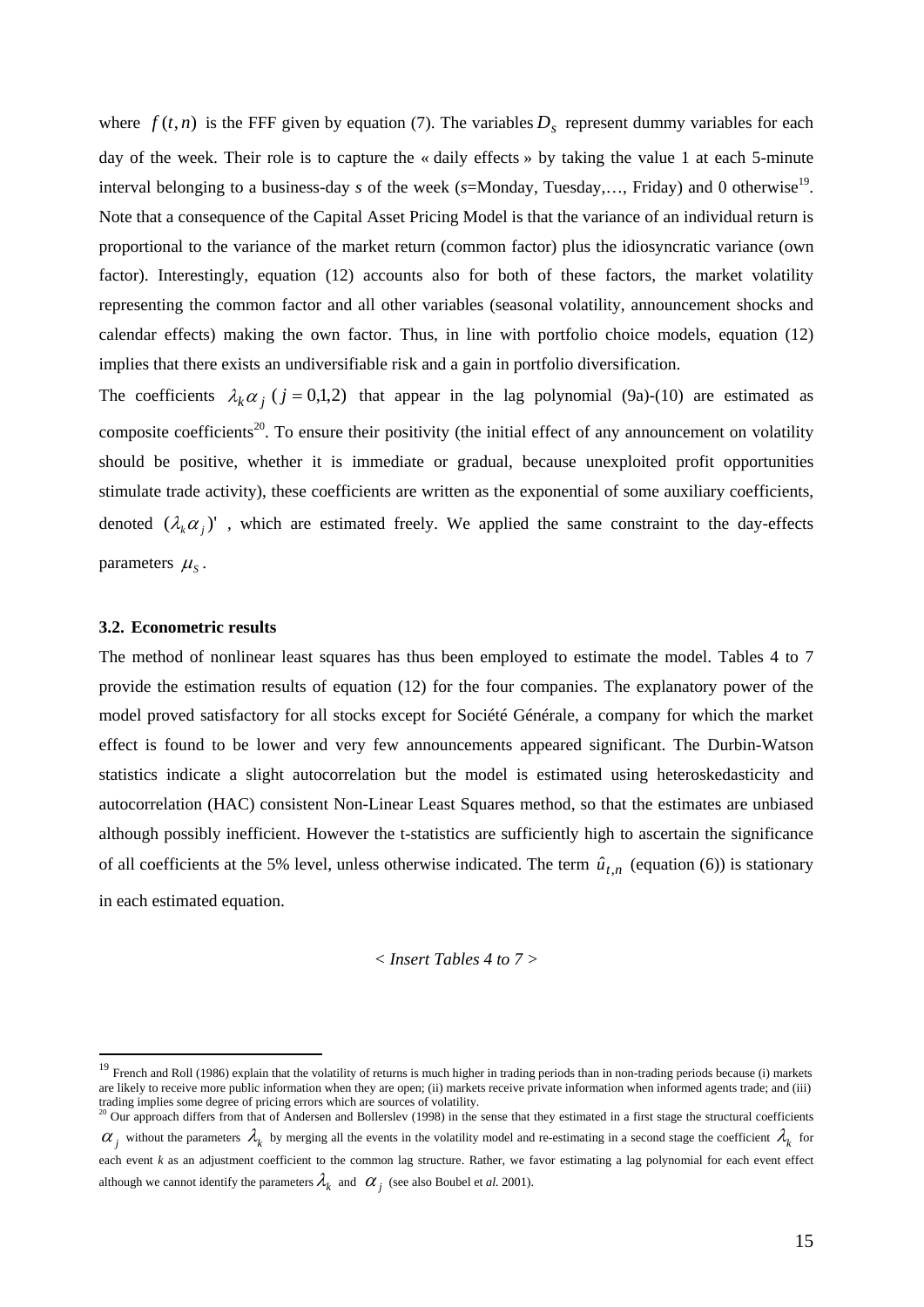Market volatility has a moderate but highly significant influence on the volatility of all stocks: it is rather low for Société Générale ( $\hat{b} = 0.11$ ), more consistent for Alcatel ( $\hat{b} = 0.20$ ), while it has an influence in the order of 30% for Axa and Renault stocks.

Concerning announcement effects, several lessons derive from our results. The first relates to the nature of announcements affecting stocks. It appears that the announcements related to internal outcome results (IRR) and to the macroeconomic constraints (MCR) are those with the most universal impact on volatility as they are significant for all four stocks<sup>21</sup>. It seems intuitive that maximizing the own performance given the economic climate appears as a basic core as it reflects the essential barometer of stock volatility. In an environment characterized by the development of financial markets, this basic core extends to announcements on financial and strategic operations. These operations are either conducted intrinsically (ISOR) in the case of Alcatel<sup>22</sup>, Axa and Renault, or by the competitors, as shown by the impacts of competitors' strategic operations (CSOR) on Alcatel stock and of competitors' mergers and acquisitions (CMAR) on Axa stock. Due to the growing competitiveness, it also includes releases on competitors' results (CRR), which only affect the volatility of the industrial sector stocks (i.e., Alcatel and Renault stocks): the intense competition prevailing in the automotive and telecommunications sectors and the involvement of these sectors in R&D programs explain the reactivity of financial operators to new information about the positions of Alcatel and Renault in their respective markets. In the analyzed period Alcatel has also experienced turmoil at the executive level and the related announcements, denominated internal problems releases (IPR), appear to be the ones which have the mostly affected the stock returns.

We tested the hypothesis that the effect of each announcement is represented by a flexible lag structure given by a weighted sum of the components of the lag polynomial (10). The estimation of this flexible lag structure allows calculating for each announcement effect a persistence pattern of a specific form. A major result that emerges from our estimates is that no announcement for any stock generates an immediate effect (insignificant  $\lambda_k \alpha_0$  coefficients systematically). In contrast, we find that the responses to announcements emerge slowly and gradually (significant  $\hat{\lambda_k \alpha_1}$  or  $\hat{\lambda_k \alpha_2}$  coefficients<sup>23</sup>), reflecting a response time needed by traders when they deal with new information. This result is consistent with Ederington and Lee's (1993) assumptions that the incompleteness of available information prompts the traders to seek further information and that traders need some time to analyze

the implications of the new information (see above).

1

In addition to its form, the persistence of an announcement effect on volatility has a second specificity: its horizon. We considered three possible horizons,  $h = 13$ ,  $h = 25$  and  $h = 37$ : we thereby assume that

<sup>&</sup>lt;sup>21</sup> In the case of Société Générale, a subset of the variable MCR, macroeconomic conditions affecting the customers (MCRC, see Appendix D), appeared to be significant.<br><sup>22</sup> Note that in the case of Alcatel, the ISOR variable has been replaced by its two main components, IMAR and ICDR (see Appendix A),

which were both found to be significant.<br><sup>23</sup> Note that only one of these two coefficients is significant, precluding a mixture of the two gradual responses.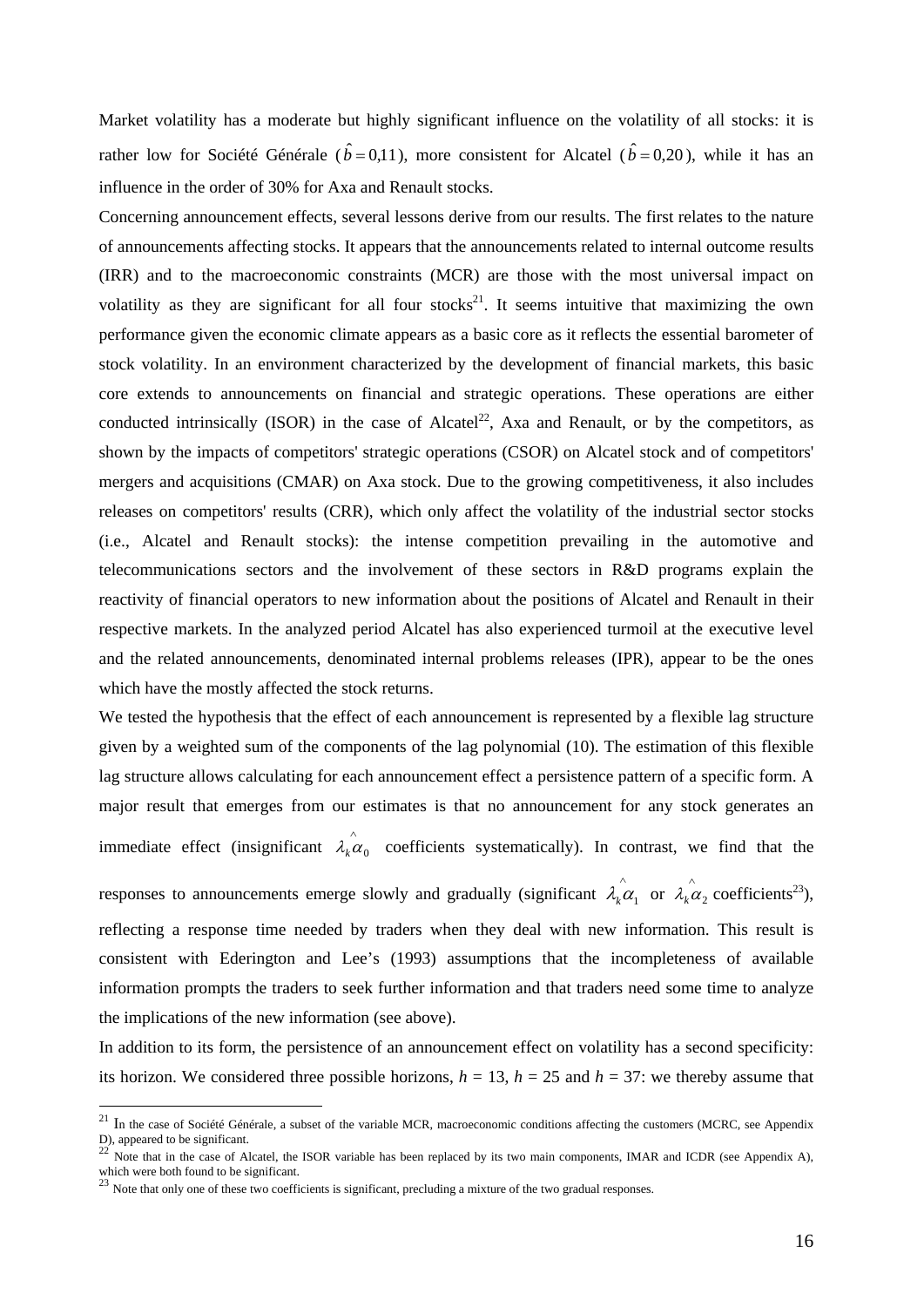the effect of each announcement persist for one hour (12 intervals of 5 minutes), two hours (24 intervals of 5 minutes) or three hours (36 intervals of 5 minutes) before vanishing at interval *h*. These horizons seem reasonable to represent the effect duration of an announcement, since a longer duration would imply implausible long-lasting profit opportunities. We estimated equation (12) for each stock by combining in turn all possible horizons with each announcement variable, and chose the combination for which the AIC was minimal<sup>24</sup>. It appears that announcements related to internal outcomes (IRR) have the most lasting effects on absolute returns since their persistence length is 3 hours regardless of the stock in question. Within this response window, the absolute returns reach a peak of  $100[\exp(\lambda_{IRR} \hat{\gamma}(i^*)/2) - 1] = 14.2$  percent, 50.6 percent, 73.8 percent and 9 percent<sup>25</sup> at the  $i^* = 26$ th, 22d, 26th and 26th 5-minutes interval in the case of Alcatel, Axa, Renault and Société Générale, respectively. Interestingly, traders learn about this news after its release and increase trade during unchangingly 130 minutes for all stocks, except Axa for which volatility increases during 110 minutes. The macroeconomic announcements (MCR) have a persistence length ranging from 1 to 3 hours depending on the stock. A persistence length of 2 to 3 hours (Alcatel, Axa and Renault) is recorded for strategic orientations releases (ISOR and CSOR), while announcements on competitors' results (CRR) have a 2 hours persistence (Alcatel and Renault). Finally, the response of Alcatel stock volatility to internal problems announcements (IPR) and the one of Axa stock volatility to competitors' mergers and acquisitions releases (CMAR) appear to be particularly short since they die off after an hour. Generally speaking, our findings on individual returns depart from the literature dealing with market indices in terms of shapes and horizons of persistence. Indeed, the related studies evidence in most cases instantaneous responses with one or two horizons of 1 to 2 hours that are in all cases previously fixed (Andersen and Bollerslev, 1998; Andersen *et al.*, 2000). In our framework with endogenous persistence horizons, it turns out that despite a variety of responses of the volatility to announcements some common features emerge: all responses occur gradually and cover mostly 2 or 3 hours horizons (Figure 5). These horizons seem to point to the complex nature of information to be processed by investors.

# *< Insert Figure 5 >*

To assess the total effect of an event shock over its lifetime, we cumulated the responses of the absolute returns over the response horizon (Table 8). A salient feature is the high volatility of Renault's absolute

return over the whole period of influence of the announcement is  $100\sum_{i=0} \left[\exp(\lambda_k\gamma(i)/2)-1\right]$ *h i <sup>k</sup> i*  $\mathbf{0}$  $100$   $\sum$   $\exp(\lambda_k \gamma(i)/2) - 1$  percent.

<u>.</u>

 $^{24}$  However these combinations were subjected to a natural constraint : for a given announcement, the three components of the lag polynomial (10) have the same horizon.<br><sup>25</sup> Generally speaking, following an announcement *k* released at the interval n of day t, the absolute value of the filtered return increases at the

*i*'th lag by the multiplicative factor  $exp(\lambda_i \gamma(i)/2)$  where  $i = 0,1, ..., h$  ( $exp(\lambda_i \gamma(0)/2)$  measures thus the instantaneous jump). This volatility response may equivalently be expressed as  $100[\exp(\lambda_k \gamma(i)/2) - 1]$  percent while the cumulative response of the absolute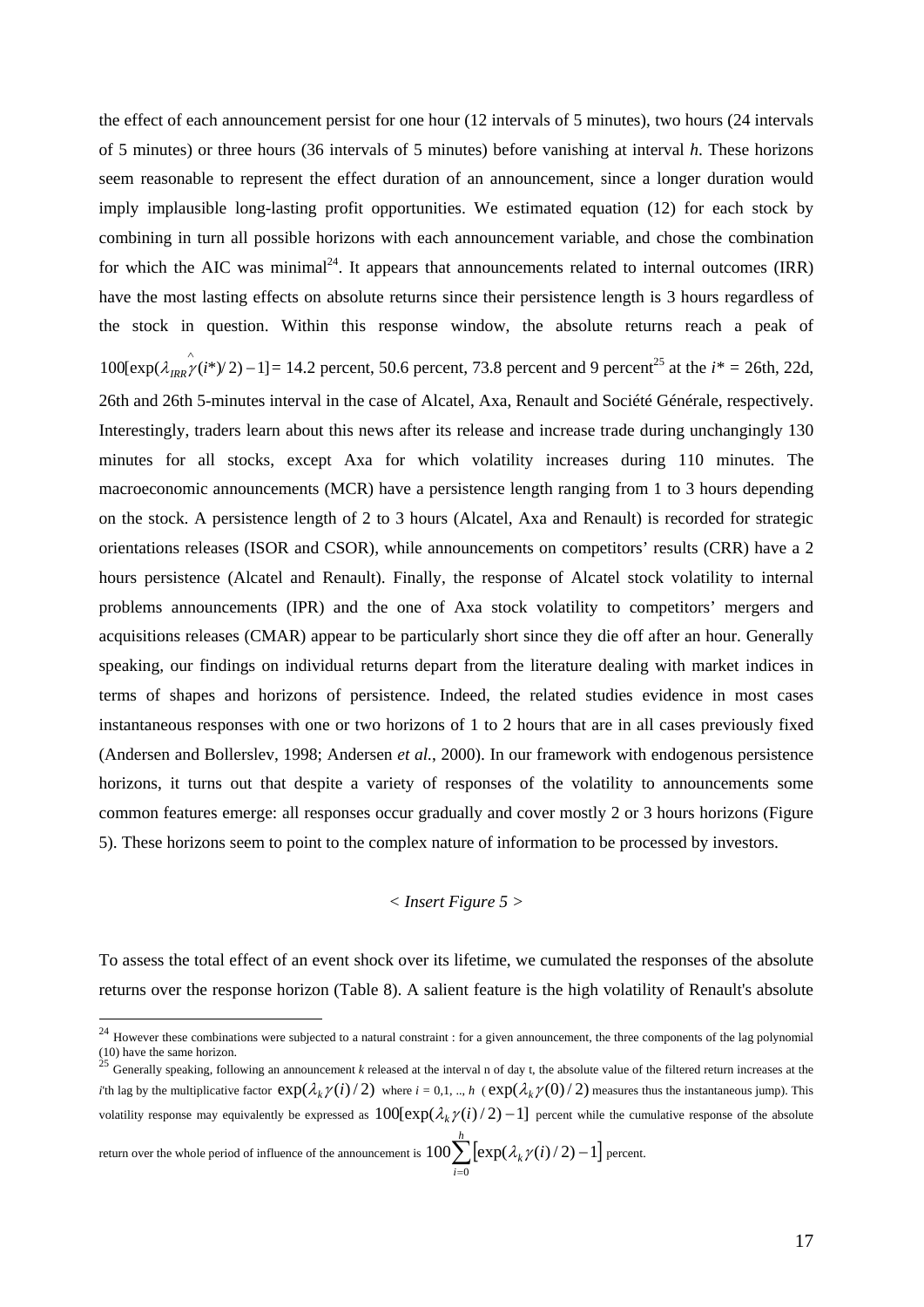returns in response to all news announcements, with long persistence horizons of 2 or 3 hours (see Table 6). This typically reflects active searching behavior after the initial information is perceived. In particular, a 3405.2 percent increase in volatility is reached 3 hours after a macroeconomic information (MCR) is recorded. Conversely, other stocks seem to be less sensitive to macroeconomic announcements, whether in volatility magnitude or in impact duration. Note, however, that they were able to impulse within one hour an increase in volatility of about 400 percent on Société Générale returns, while releases on commercial outcome (IRR) have relatively little but significant effect despite a period of influence of 3 hours.

# *< Insert Table 8 >*

Last but not least, it can be seen from Tables 4 to 7 that volatility of each stock is also influenced by day effects, corresponding to Tuesday, Wednesday, Thursday and Friday in the cases of Alcatel, Axa and Renault and Monday, Thursday and Friday in the case of Société Générale. In all cases, these effects grow throughout the week, whether monotonically (Alcatel, Renault and Société Générale) or in tendency (Axa). In the case of Alcatel for example, the absolute returns increase by  $100[\exp(\mu_s/2) - 1] = 11.1$  percent, 12.2 percent, 13.9 percent and 16.8 percent throughout the influent days, whereas Axa's volatility evolves as 12 percent, 10.5 percent, 22.1 percent and 17.9 percent. The increasing structure of day effects can be explained by announcement releases becoming more numerous throughout the week (Ederington and Lee, 1993) and by increasing trade as the non-trading weekend approaches.

#### **4.Conclusion**

The purpose of this article was to investigate the persistence of the effects of event shocks on the intraday volatility of returns of four CAC40 firms, namely Alcatel, Axa, Renault and Société Générale. With this aim, we extracted the individual series of stock prices from SBF-Euronext intraday financial database and developed a qualitative database on event information using Bloomberg archived data. We showed that intra-day average absolute returns exhibit, as expected, U-shape curves and we modeled the intraday return volatility of each stock. In the presence of long memory, we filtered the absolute return by its daily component that we estimated using a FIGARCH model. Intraday seasonality has been approximated by the Fourier Flexible Form and day effects by daily dummies. The market effect was represented by the filtered intraday volatility of the CAC40 index. Announcement effects were introduced using a polynomial lag structure reflecting different types of reactions of traders to the perceived information. An innovative aspect of our approach with respect to the literature is that we endogenized both the form and the horizon of persistence of each announcement effect.

Several lessons in terms of volatility response to announcements can be derived from our results. Regarding the nature of the announcements affecting the equities, two announcements were shown to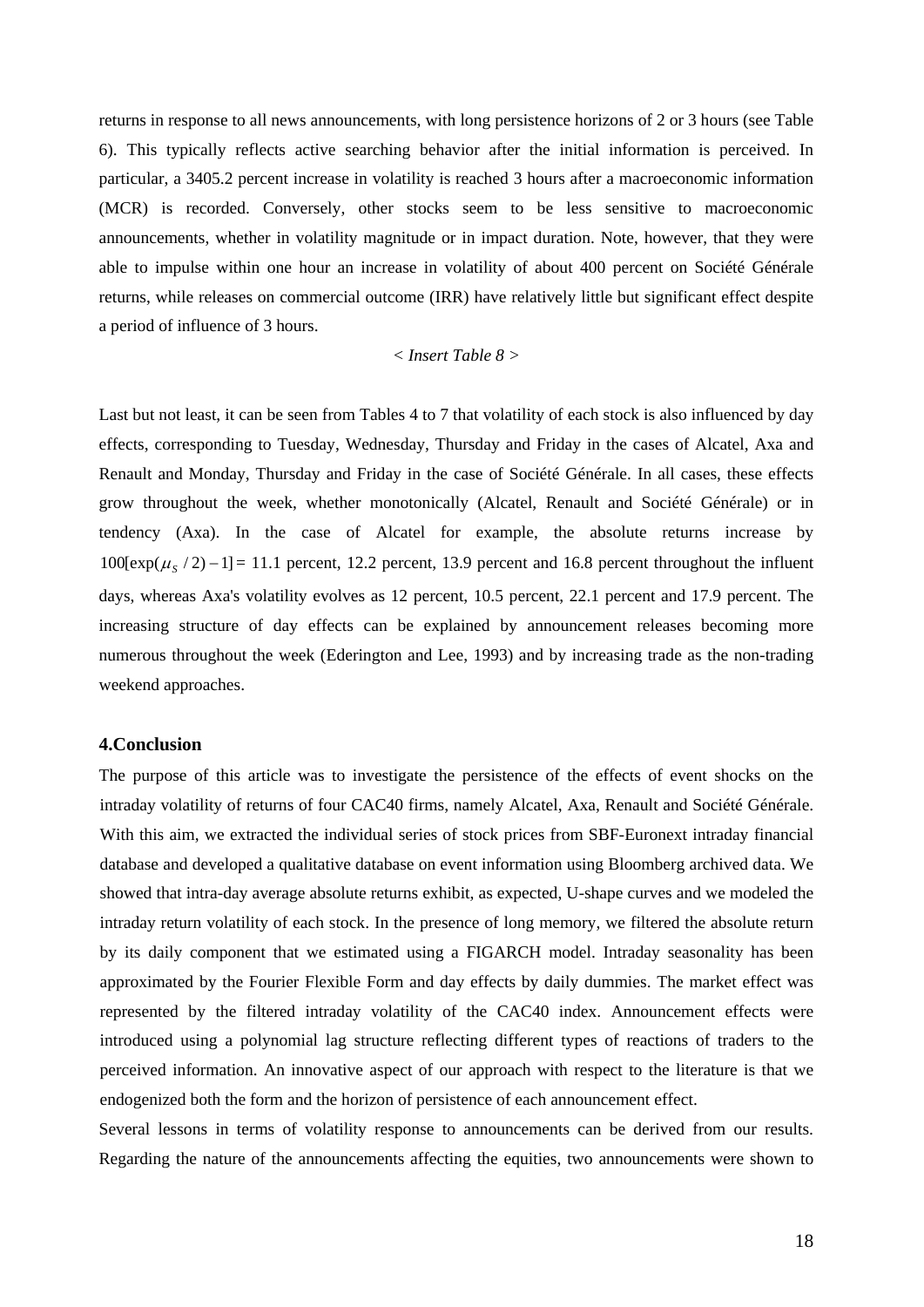produce universal effects on the four return volatilities: the internal commercial outcome releases and the macroeconomic announcements. Alcatel, Axa and Renault absolute returns also show a high sensitivity to announcements related to internal financial and strategic operations while Alcatel and Axa returns are also impacted by the financial and strategic operations announced by the competitors.

Another important result concerns the persistence forms and horizons of event shocks on volatility. For none of returns we found that an announcement has an immediate effect. Responses to announcements emerge slowly and gradually, suggesting that complete information is not available immediately and that some time is indeed to analyze the information or to learn the market opinion through the response of the stock price. Concerning the persistence horizons, they change between one and three hours depending on the announcements and the companies, corroborating the complex nature of information to be processed by investors. Under certain conditions, our results provide profitable purchasing and selling strategies for an investor in an equity market.

Our findings contradict the hypothesis of market efficiency, which fell into disgrace after the financial crisis; they indeed imply that prices do not immediately reflect all publicly available information at the time an announcement is released, since its effects on volatility are spread over time. Our findings can be extended in two directions. An immediate extension is to expand the sample to other CAC40 firms belonging to sectors considered in this work but also to other sectors (food, chemicals, energy ...). Another study would examine the effects of macroeconomic, financial and political announcements on national stock indices of the European Union and enable a comparison of the volatility responses of these various indices.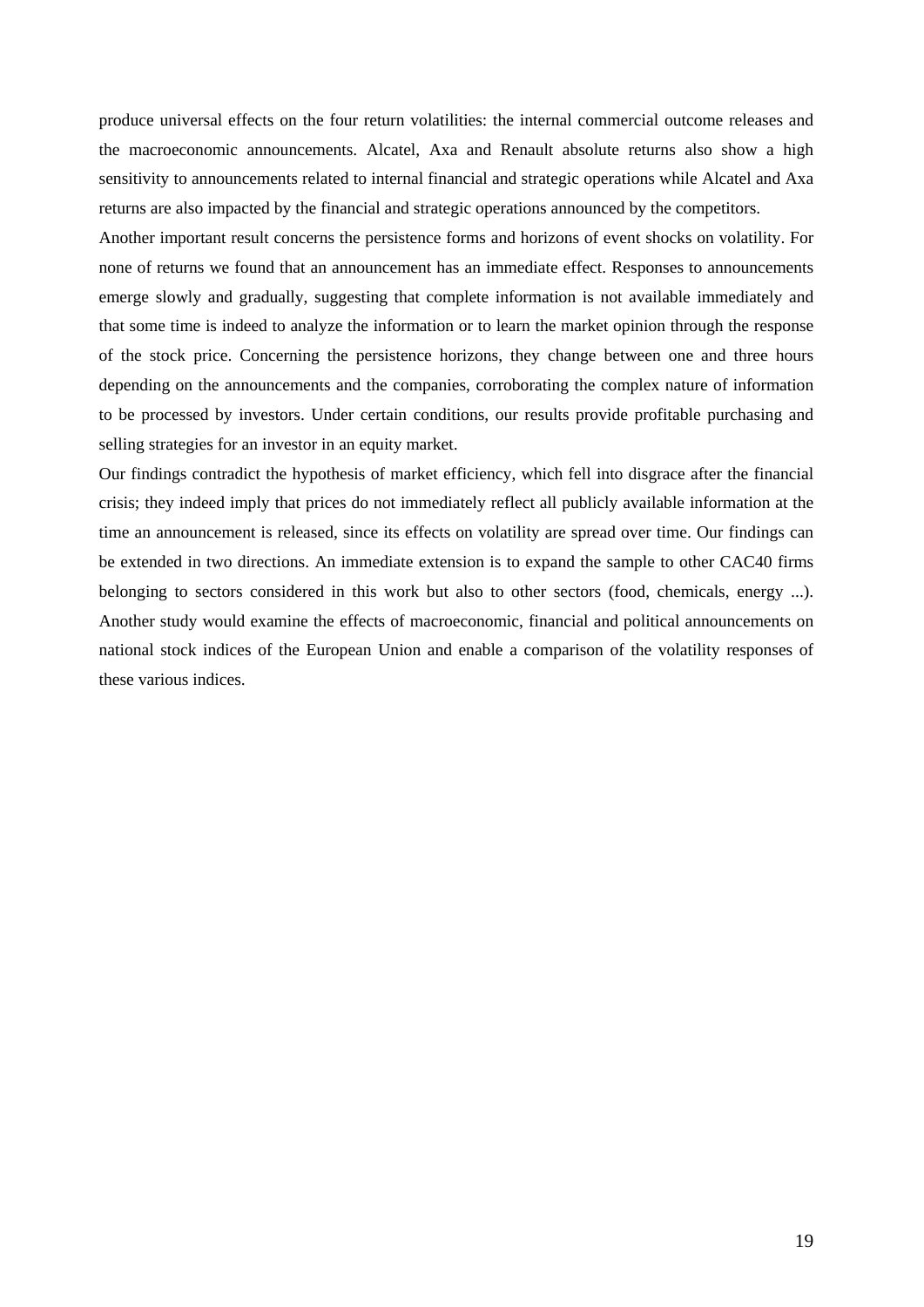#### **References**

- Admati, A. and P. Pfleiderer (1988), A theory of intraday patterns: volume and price variability, *Review of Financial Studies,* 1, 3-40.
- Andersen, T. G. and T. Bollerslev (1997), Heterogeneous Information Arrivals and Return Volatility Dynamics: Uncovering the Long-Run in High Frequency Returns, *The Journal of Finance*, LII, 975- 1005.
- Andersen, T. G. and T. Bollerslev (1998a), Deutsche Mark-Dollar Volatility: Intraday Activity Patterns, Macroeconomic Announcements, and longer Run Dependencies, *The Journal of Finance*, 52, 219- 265.
- Andersen T. G. and T. Bollerslev (1998b), Answering the Skeptics: Yes, Standard Volatility Models do provide Accurate Forecasts, *International Economic Review*, 39, 4, 885-905.
- Andersen, T. G., T. Bollerslev and J. Cai (2000), Intraday and interday volatility in the Japanese stock market, *Journal of International Financial Markets*, *Institutions and Money*, 10, 107-130.
- Baillie, R. T. and T. Bollerslev (1990), Intra-Day and Inter-Market Volatility in Foreign Exchange Markets, *The Review of Economic Studies*, 58, 565-585.
- Baillie, R.T., T. Bollerslev and H.O. Mikkelsen (1996), Fractionally integrated generalized autoregressive conditional heteroskedasticity, *Journal of Econometrics*, 74, 3-30.
- Baillie, R.T., A.A. Cecen and Y.W. Han (2000), High Frequency Deutsche Mark-US Dollar Returns: FIGARCH Representations and Non-Linearities, *Multinational Finance Journal*, 4, 247-267.
- Banerjee, A. (1993), The economics of rumours, *Review of Economic Studies*, 60, 309–327.
- Boubel, A., S. Laurent and C. Lecourt (2001), L'impact des signaux de politique monétaire sur la volatilité intrajournalière du taux de change Deutschmark-Dollar, *Revue Economique*, 52, 353-370.
- Bollerslev, T., J. Cai and F. M Song (2000), Intraday periodicity, long memory volatility, and macroeconomic announcement effects in the US Treasury bond market, *Journal of Empirical Finance,* 7, 37-55.
- Bollerslev, T., R. Y Chou and K. F. Kroner (1992), ARCH modeling in finance: a review of the theory and empirical evidence, *Journal of Econometrics,* 52, 5-59.
- Bollerslev, T. and E. Ghysls (1996), Periodic Autoregressive Conditional Heteroskedasticity, *Journal of Business and Economic Statistics*, 14, 2, 139-151.
- Bollerslev, T. and H. O. Mikkelsen (1996), Modeling and pricing long memory in stock market volatility, *Journal of Econometrics*, 73, 151-184.
- Chan, K., M. Chockalingam and K. Lai (2000), Overnight information and intraday trading behavior: evidence from NYSE cross-listed stocks and their local market information, *Journal of Multinational Financial Management*, 10, 495-508.
- Chang, Y. and S. J. Taylor (1998), Intraday effects of foreign exchange intervention by the Bank of Japan, *Journal of International Money and Finance*, 17, 191-210.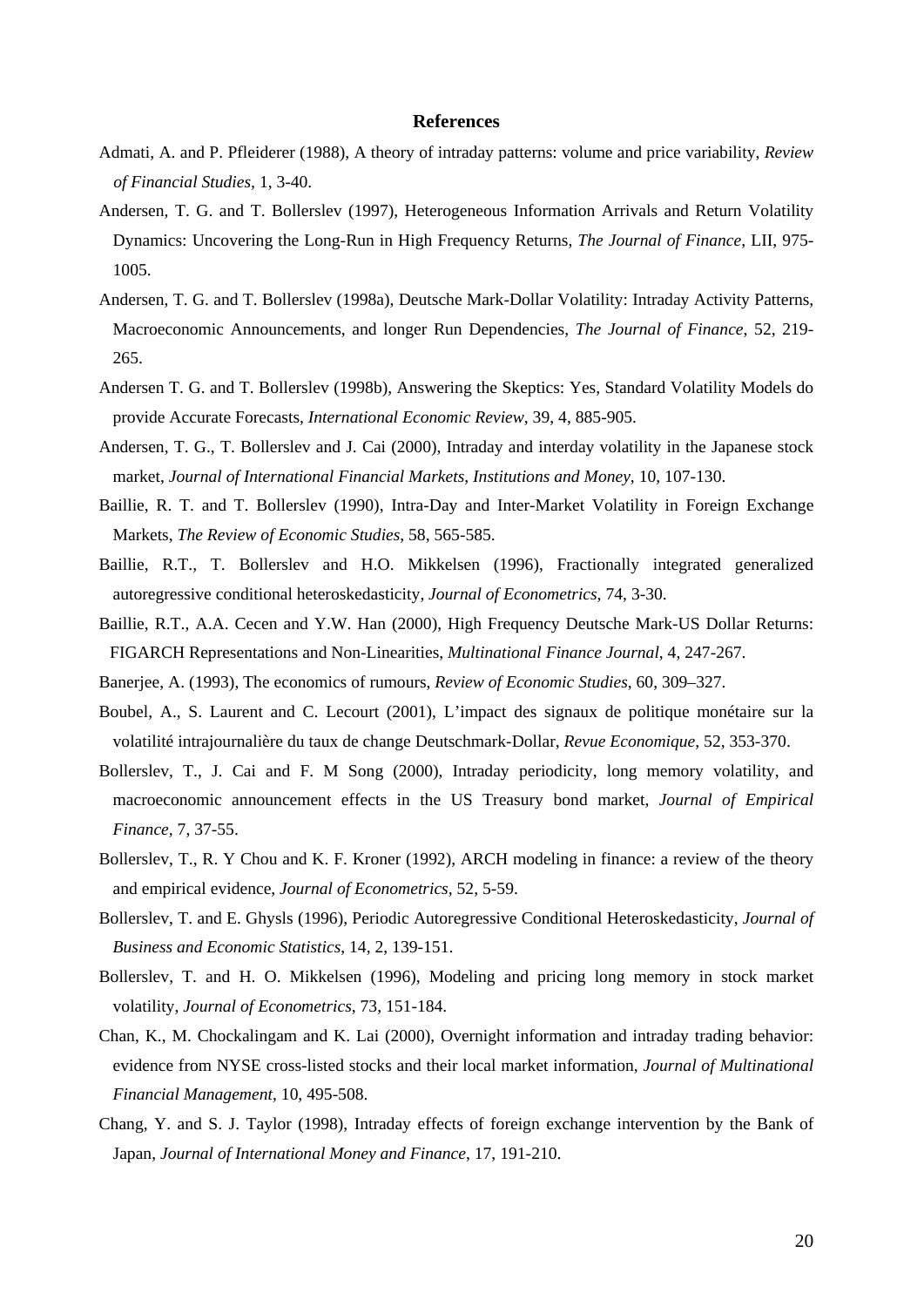- Chung, C. F. (1999), Estimating the fractionally integrated GARCH model, *National Taïwan University working paper.*
- Degiannakis, S. and E. Xekalaki (2004), Autoregressive Conditional Heteroscedasticity (ARCH) Models: A Review, *Quality Technology and Quantitative Management*, 1, 271-324.
- Ederington, I. and J. Lee (1993), How markets process information: news releases and volatility, *Journal of Finance*, 48, 1161-1191.
- Engle, R. F. (1982), Autoregressive conditional heteroskedasticity with estimates of the variance of United Kingdom inflation, *Econometrica,* 50, 987-1007.
- Engle, R., S. M. Focardi and F. J. Fabozzi (2008), ARCH/GARCH Models in Applied Financial Econometrics, *Handbook in Finance* by Frank J. Fabozzi, John Wiley & Sons.
- Fama, E. F. (1970), Efficient capital markets: a review of theory and empirical work, *Journal of Finance,* 25, 383-417.
- Feige, E. and D. Pearce (1976), Economically Rational Expectations: are innovations in the rate of inflation independent of innovations in measures of monetary and fiscal policy, *Journal of Political Economy*, 84, 3, 499-522.
- Fleming, M. and E. Remolona (1999), Price formation and liquidity in the US treasury market: the response to public information, *Journal of Finance*, 54, 1901-1915.
- Foster, F. D. and S. Viswanathan (1990), A theory of the interday variations in volume, variance and trading costs in security markets, *Review of Financial Studies,* 3, 593-624.
- French, K. R. and R. Roll (1986), Stock return variances: the arrival of information and the reaction of traders, *Journal of Financial Economics*, 17, 5-26.
- Gallant, A. R. (1981), On the bias in flexible functional forms and an essentially unbiased form: the Fourier flexible form, *Journal of Econometrics,* 15, 211-245.
- Gallant, A. R. (1982), Unbiased determination of production technologies, *Journal of Econometrics,* 20, 285-323.
- Goodhart, C. A. E. and M. O'Hara (1997), High frequency data in financial markets: issues and applications, *Journal of Empirical Finance,* 4, 73-114.
- Gouriéroux, C. and G. Le Fol (1998), Effet des modes de négociation sur les échanges, *Revue économique*, 49, 795-808.
- Gouriéroux, C., O. Scaillet and A. Szafarz (1997), *Econométrie de la finance*, Economica.
- Jennings, R. and L. Starks (1985), Information content and the speed of stock price adjustment, *Journal of Accounting Research,* 23, 336–350.
- Laurent, S. and J.P. Peters (2006), *G@RCH 4.2, Estimating and Forecasting ARCH Models*, London: Timberlake Consultants Press.
- Lespagnol, C. and J. Teiletche (2005), La dynamique de la volatilité à très haute fréquence des taux longs euros, *Finance*, 2, 87-128.
- Orléan, A. (1995), Bayesian interactions and collective dynamics of opinion, *Journal of Economic*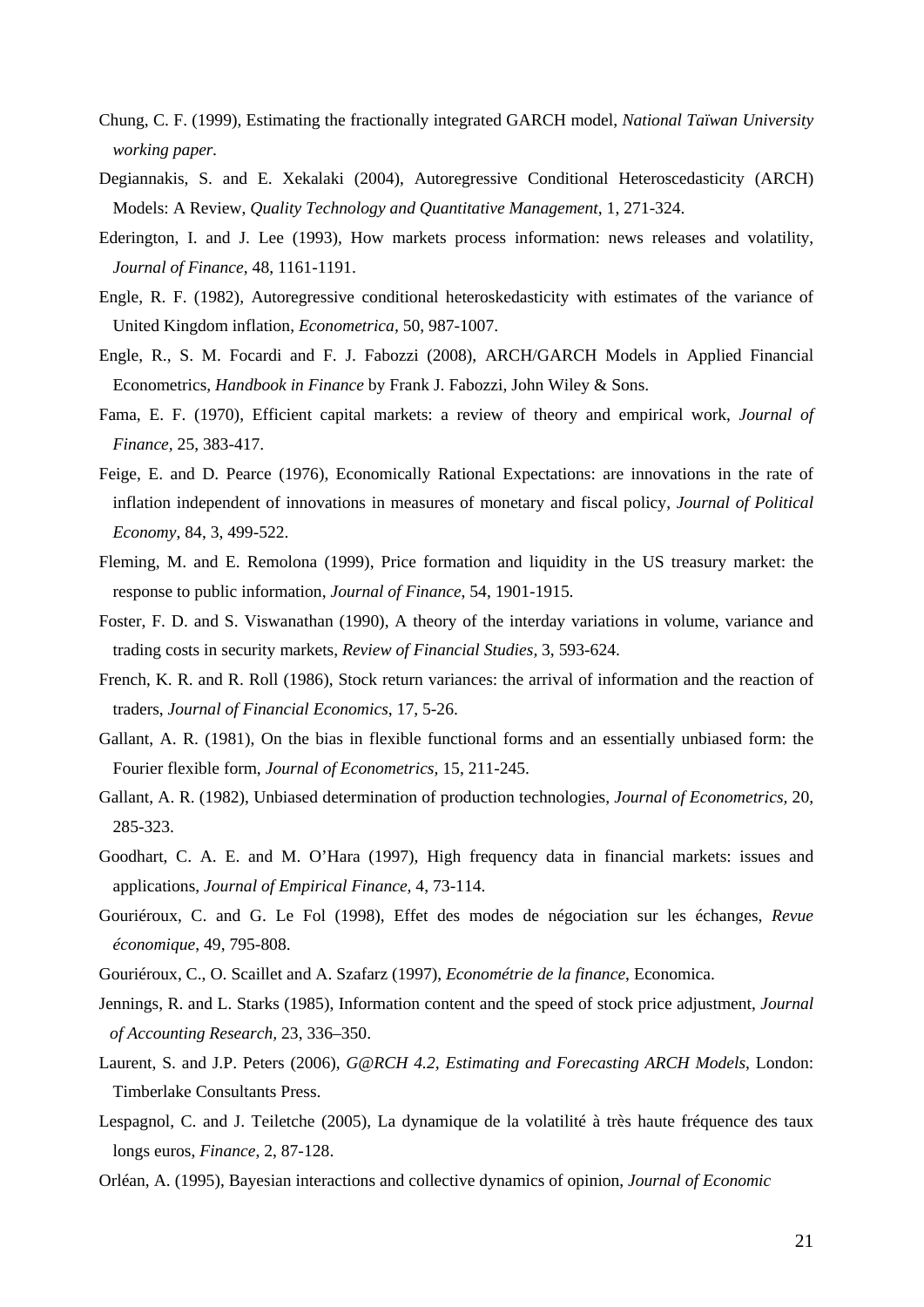*Behavior and Organisation*, 28, 257–274.

- Patell, J. and M. Wolfson (1984), The intraday speed of adjustment of stock prices to earnings and dividend announcements, *Journal of Financial Economics*, 13, 223-252.
- Szpiro, D. (1998), Informations et vitesse de réaction du marché boursier en continu. Une analyse empirique du marché boursier français, *Revue Économique*, 49, 487-526.

Taylor, S. J. and X. Xu (1995), Conditional volatility and the informational efficiency of the PHLX currency options markets, *Journal of Banking and Finance*, 19, 803-821.

Teiletche, J. (1998), La dynamique à très haute fréquence de l'indice CAC 40, *Finance*, 19, 197-220.

# **Appendix**

#### **Appendix A: Announcement releases related to Alcatel stock**

| Announcements                                 | Number of<br>releases | Name of the<br>binary variable |
|-----------------------------------------------|-----------------------|--------------------------------|
| Macroeconomic Conditions                      | 18                    | <b>MCR</b>                     |
| Internal Outcome                              | 35                    | <b>IRR</b>                     |
| <b>Competitors' Outcome</b>                   | 19                    | <b>CRR</b>                     |
| Internal Issues (Indictment of an Executive)  | 4                     | <b>IPR</b>                     |
| <b>Strategy and Orientation of Alcatel</b>    | 58                    | <b>ISOR</b>                    |
| - Internal Restructuring                      | 6                     |                                |
| - Shareholding, Mergers and Acquisitions      | 31                    | <b>IMAR</b>                    |
| - Cooperation and Development                 | 21                    | <b>ICDR</b>                    |
| <b>Strategy et Orientation of Competitors</b> | 19                    | <b>CSOR</b>                    |
| - Mergers and Acquisitions                    | 3                     |                                |
| - Trade Policy                                | 3                     |                                |
| - Cooperation                                 | 7                     |                                |
| - Innovation                                  | 6                     |                                |

153 releases listed with ISOR (6 binary variables) and 147 with IMAR and ICDR (7 binary variables).

#### **Appendix B: Announcement releases related to Axa stock**

| Announcements                                | Number of | Name of the     |
|----------------------------------------------|-----------|-----------------|
|                                              | releases  | binary variable |
| Macroeconomic Conditions                     | 12        | <b>MCR</b>      |
| Internal Outcome                             | 55        | <b>IRR</b>      |
| <b>Competitors' Outcome</b>                  | 22        | <b>CRR</b>      |
| Strategy and Orientation of AXA              | 49        | <b>ISOR</b>     |
| - Group Restructuring                        | 3         |                 |
| - Shareholding, Mergers and Acquisitions     | 37        | <b>IMAR</b>     |
| - Cooperation and Development                | 6         |                 |
| - Strategy                                   | 3         |                 |
| <b>Competitors' Mergers and Acquisitions</b> | 20        | <b>CMAR</b>     |

158 releases listed with ISOR (5 binary variables) and 146 with IMAR (5 binary variables).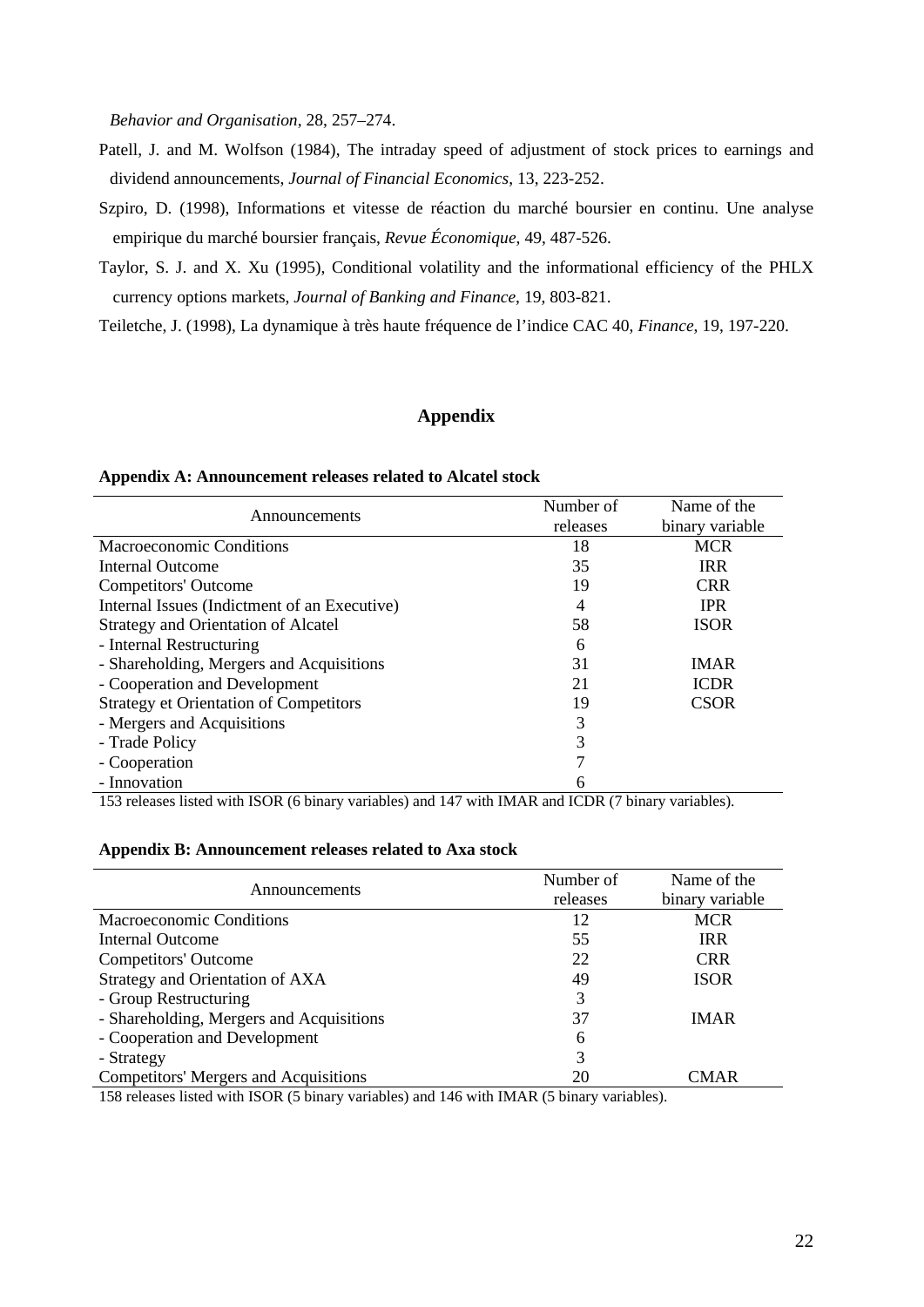| Announcements                             | Number of<br>releases | Name of the<br>binary variable |
|-------------------------------------------|-----------------------|--------------------------------|
| Macroeconomic Conditions                  | 5                     | <b>MCR</b>                     |
| Internal Outcome                          | 24                    | <b>IRR</b>                     |
| Competitors' Outcome                      | 21                    | <b>CRR</b>                     |
| <b>Strategy et Orientation of Renault</b> | 18                    | <b>ISOR</b>                    |
| - Executive Announcements                 | 8                     |                                |
| - Shareholding, Mergers and Acquisitions  | 6                     |                                |
| - Cooperation and Development             | 4                     |                                |
| <b>Branch Strategy and Orientation</b>    |                       | <b>BSOR</b>                    |

# **Appendix C: Announcement releases related to Renault stock**

73 releases listed (5 binary variables).

| Announcements                                | Number of      | Name of the     |
|----------------------------------------------|----------------|-----------------|
|                                              | releases       | binary variable |
| Macroeconomic Conditions                     | 16             | <b>MCR</b>      |
| - affecting Financial Markets                | 10             | <b>MCRM</b>     |
| - affecting the Customers                    | 6              | <b>MCRC</b>     |
| Internal Outcome                             | 21             | <b>IRR</b>      |
| <b>Competitors' Outcome</b>                  | 10             | <b>CRR</b>      |
| Strategy and Orientation of Société Générale | 44             | <b>ISOR</b>     |
| - Group Restructuring                        | 2              |                 |
| - Shareholding, Merger, Acquisition          | 38             | <b>IMAR</b>     |
| - Cooperation et Development                 | $\overline{4}$ |                 |
| Merger, Competitor Acquisition               | 26             | CMAR            |

117 releases listed with MCR and ISOR (5 binary variables) or with MCRM, MCRC and ISOR (6 binary variables), 111 releases listed with MCR and IMAR (5 binary variables) or with MCRM, MCRC and IMAR (6 binary variables).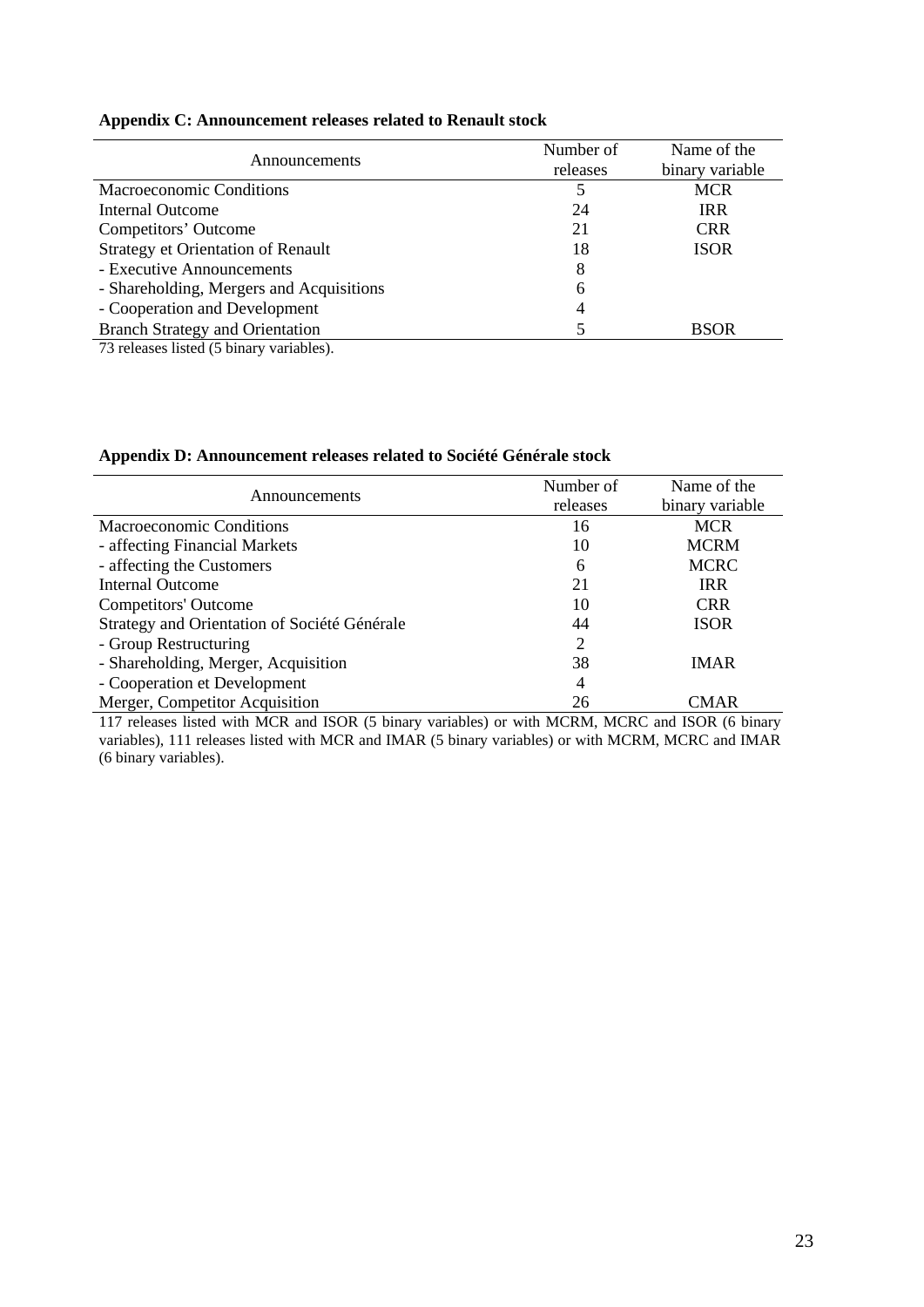

Figure 1: Log-values of the individual stock prices and of the CAC40 index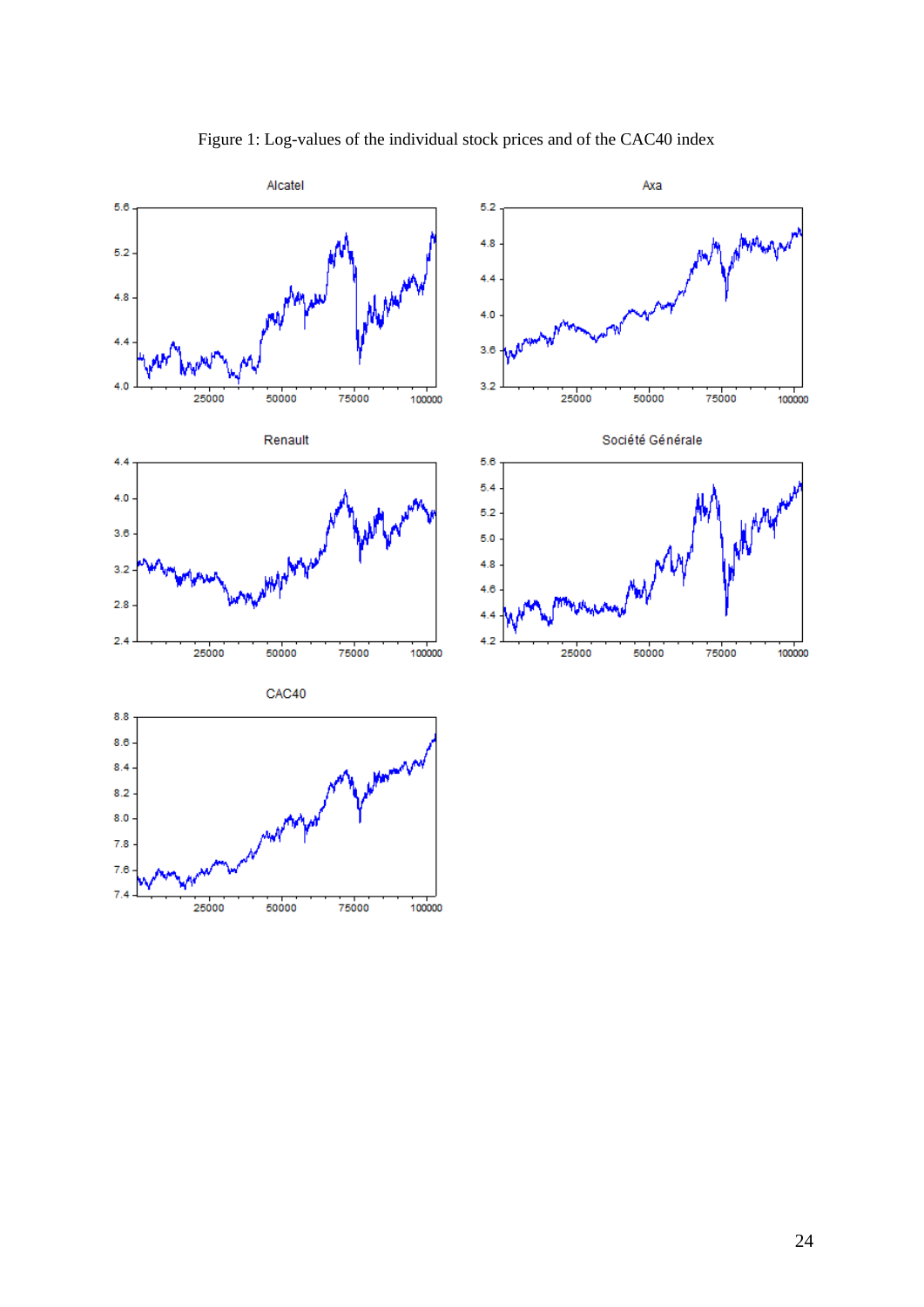

## Figure 2: Sample-average volatility by 5 minute interval

*Note*. Black lines represent a market opening at 9:00 a.m. (01/03/95 to 09/17/99) and gray lines represent a market opening at 10:00 a.m. (20/09/99 to 12/24/99)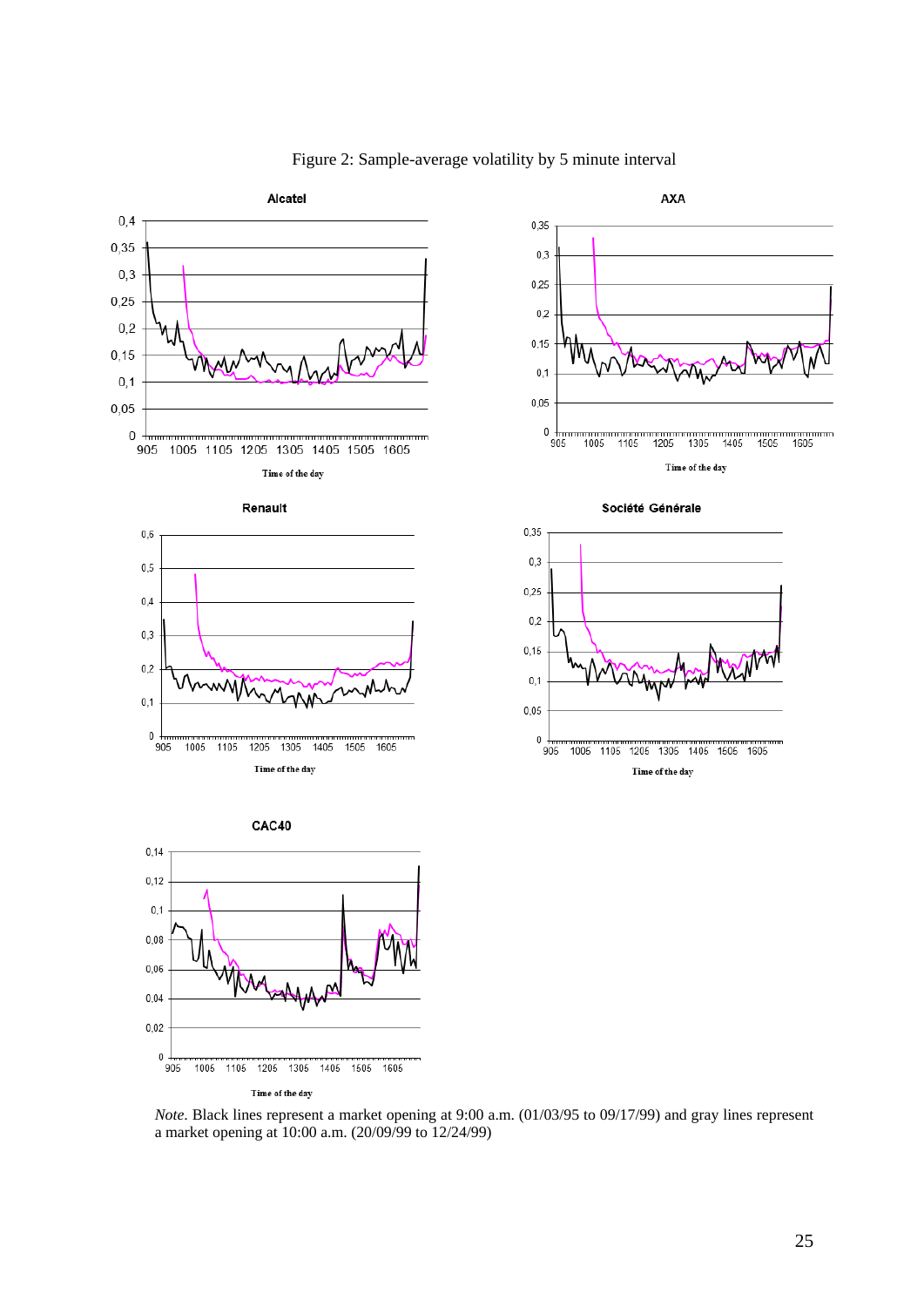

Figure 3: Absolute Value of Returns Correlograms

Figure 4: Dynamic components of persistence effects of event shocks using a polynomial lag structure of order 3 and lag-length h



lags i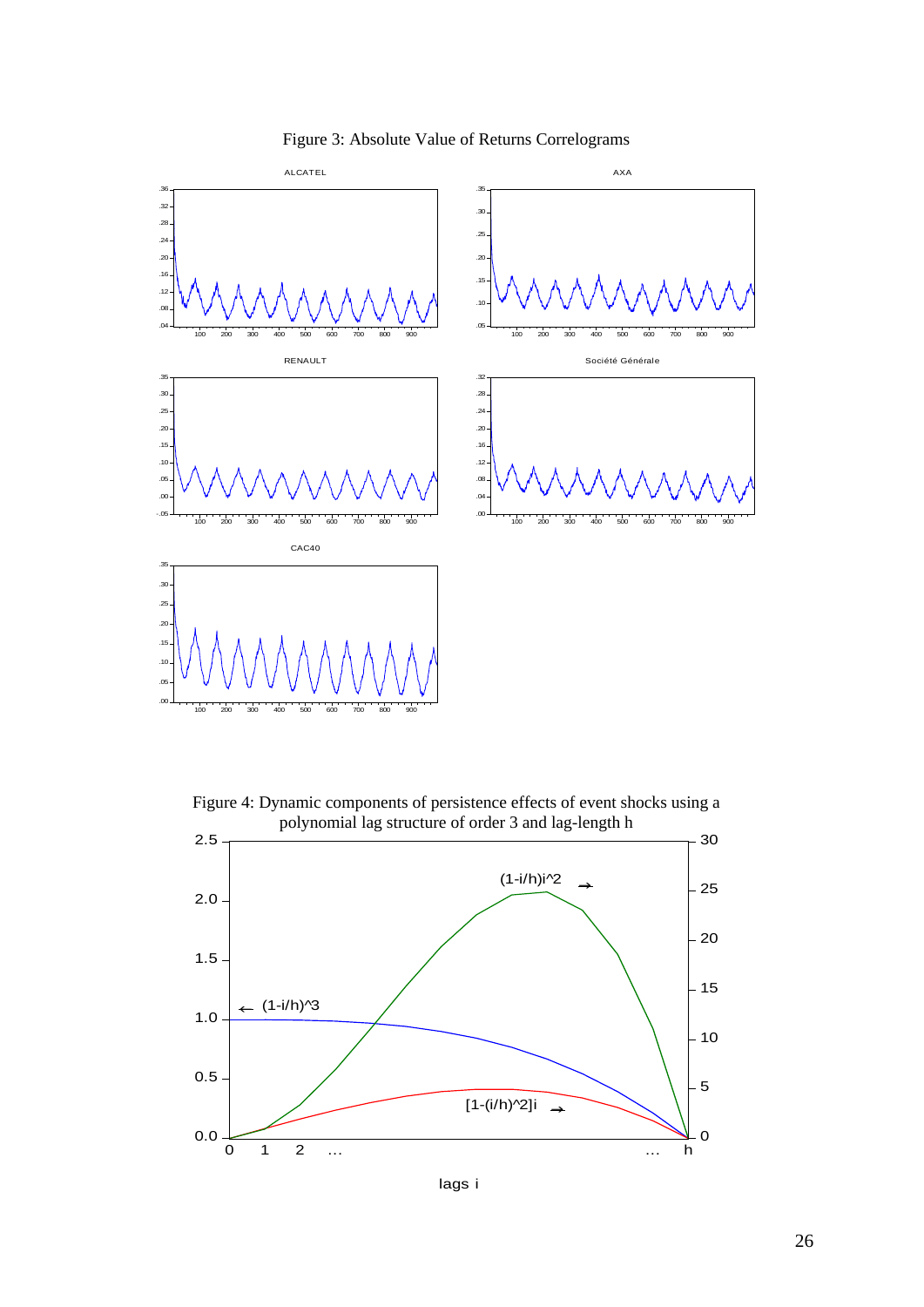

Figure 5: Persistence of the Effects of Event Shocks on Return Volatility

Table 1: Correlation matrix for stock returns

|                   | Alcatel  | Axa      | Renault  | Société Générale | CAC40    |
|-------------------|----------|----------|----------|------------------|----------|
| Alcatel           | 1.000000 | 0.353608 | 0.271537 | 0.339994         | 0.588826 |
| Axa               | 0.353608 | 1.000000 | 0.285104 | 0.364780         | 0.597848 |
| Renault           | 0.271537 | 0.285104 | 1.000000 | 0.289646         | 0.476973 |
| Société Générale  | 0.339994 | 0.364780 | 0.289646 | 1.000000         | 0.553895 |
| CAC <sub>40</sub> | 0.588826 | 0.597848 | 0.476973 | 0.553895         | 1.000000 |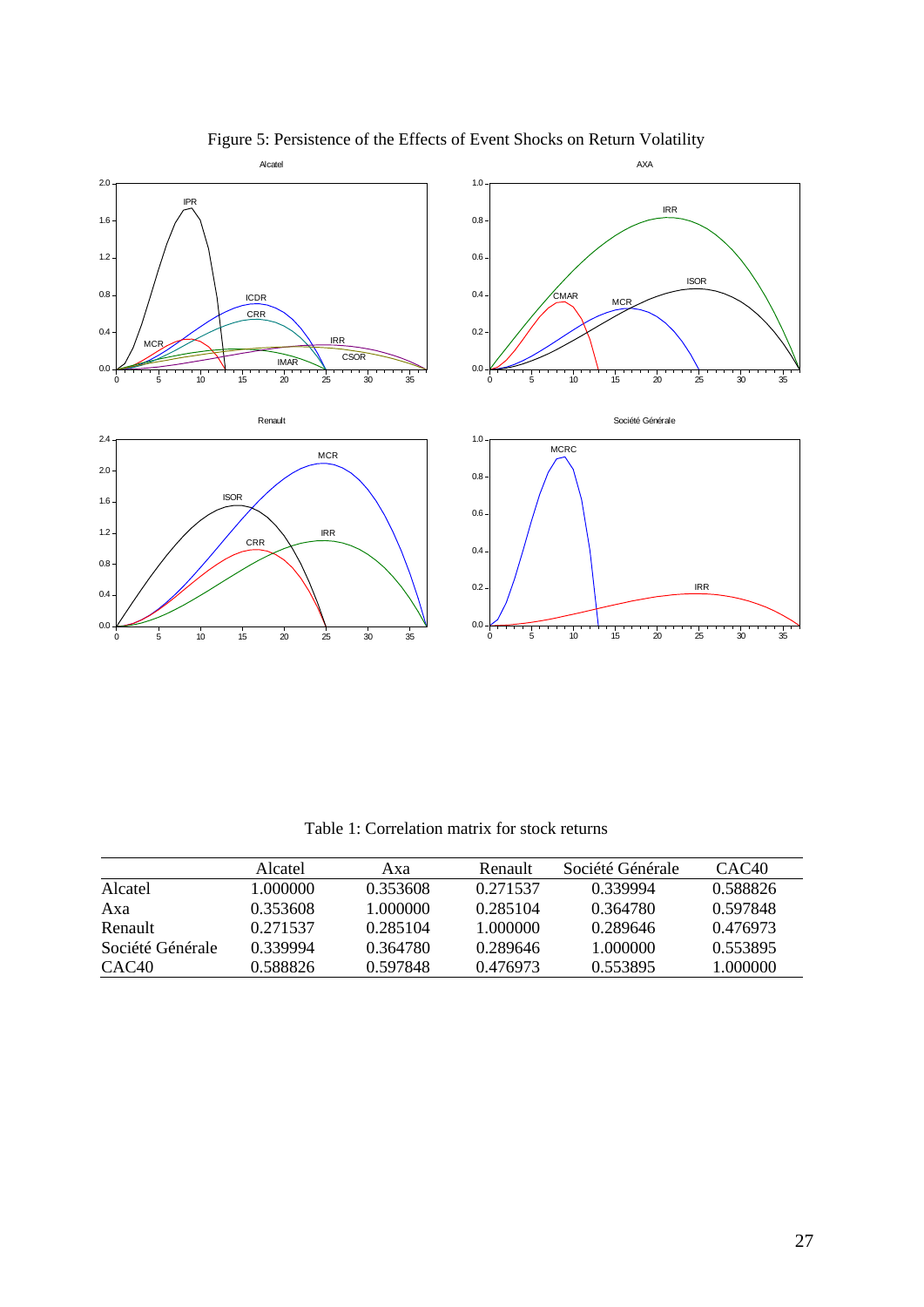|                    | Alcatel     | Axa         | Renault     | Société<br>Générale | CAC <sub>40</sub> |
|--------------------|-------------|-------------|-------------|---------------------|-------------------|
| Mean               | $-0.000549$ | 0.000421    | 0.001325    | $-0.000506$         | 0.000675          |
| Median             | 0.000000    | 0.000000    | 0.000000    | 0.000000            | 0.00077           |
| Maximum            | 4.872458    | 2.246203    | 4.441624    | 2.702216            | 1.74989           |
| Minimum            | $-4.073110$ | $-3.676272$ | $-3.356935$ | $-4.673213$         | $-1.16252$        |
| Standard deviation | 0.184308    | 0.159501    | 0.279936    | 0.190413            | 0.092901          |
| <b>Skewness</b>    | $-0.030284$ | $-0.092971$ | 0.102094    | $-0.162296$         | 0.111734          |
| <b>Kurtosis</b>    | 24.87487    | 13.46094    | 11.1746     | 15.47007            | 14.12033          |
| Jarque-Bera        | 2047280     | 462062      | 286263      | 664646              | 530929.2          |
| JB probability     | 0.000000    | 0.000000    | 0.000000    | 0.000000            | 0.000000          |

Table 2: Descriptive statistics of stock returns (in %)

 *Note.* Descriptive statistics are calculated on the basis of 103 000 observations.

|                  | Alcatel        | Axa            | Renault        | Société<br>Générale | CAC <sub>40</sub> |
|------------------|----------------|----------------|----------------|---------------------|-------------------|
| Model            | $MA(0)-$       | $MA(0)-$       | $MA(0)-$       | $MA(0)-$            | $MA(0)-$          |
|                  | FIGARCH(1,d,1) | FIGARCH(1,d,1) | FIGARCH(1,d,0) | FIGARCH(1,d,0)      | FIGARCH(1,d,1)    |
|                  |                |                | 0.042          |                     | 0.029             |
| $\mu_{0}$        | <b>NS</b>      | <b>NS</b>      | (0.01)         | <b>NS</b>           | (0.004)           |
|                  |                |                | [0.00]         |                     | [0.00]            |
|                  |                |                |                |                     |                   |
|                  | 0.046          | 0.072          | 0.194          | 0.096               | 0.026             |
| $\omega$         | (0.014)        | (0.037)        | (0.045)        | (0.02)              | (0.005)           |
|                  | [0.001]        | [0.049]        | [0.00]         | [0.00]              | [0.00]            |
|                  |                |                |                |                     |                   |
|                  | 0.369          | 0.595          | 0.22           | 0.244               | 0.264             |
|                  |                |                |                |                     | (0.07)            |
| $\boldsymbol{d}$ | (0.069)        | (0.134)        | (0.05)         | (0.039)             | [0.00]            |
|                  | [0.00]         | [0.00]         | [0.00]         | [0.00]              |                   |
|                  |                |                |                |                     | 0.415             |
|                  | 0.334          | 0.15           |                |                     | (0.115)           |
| $\phi$           | (0.131)        | (0.065)        |                |                     | [0.00]            |
|                  | [0.011]        | [0.021]        |                |                     |                   |
|                  | 0.617          | 0.778          | 0.162          | 0.256               | 0.613             |
| $\beta$          | (0.154)        | (0.079)        | (0.067)        | (0.04)              | (0.104)           |
|                  | [0.00]         | [0.00]         | [0.016]        | [0.0]               | [0.00]            |
| Log L            | 45.67          | 200.95         | $-649.85$      | $-184.59$           | 639.39            |

Table 3: Estimation Results of MA(0)-FIGARCH(1,d,q) models

*Notes*. The values in parentheses (brackets) are the standard deviations of estimates (p-values). The mean equations  $R_t = \mu_0 + \varepsilon_t$  and the conditional variances  $\sigma_t^2 = \omega + \beta \sigma_{t-1}^2 + [1 - \beta L - (1 - \phi L)(1 - L)^d] \varepsilon_t^2$ , with  $\phi \ge 0$ , are estimated using Chung's (1999) method on our 1246 daily observations. Student distribution is assumed for the standardized innovations  $\varepsilon_t / \sigma_t$ . The conditional volatility has been initialized to the empirical mean of the squared residuals or, in our case, to the squared returns. NS means that  $\mu_0$  was not significant. The other parameters being estimated without this intercept in the mean equation.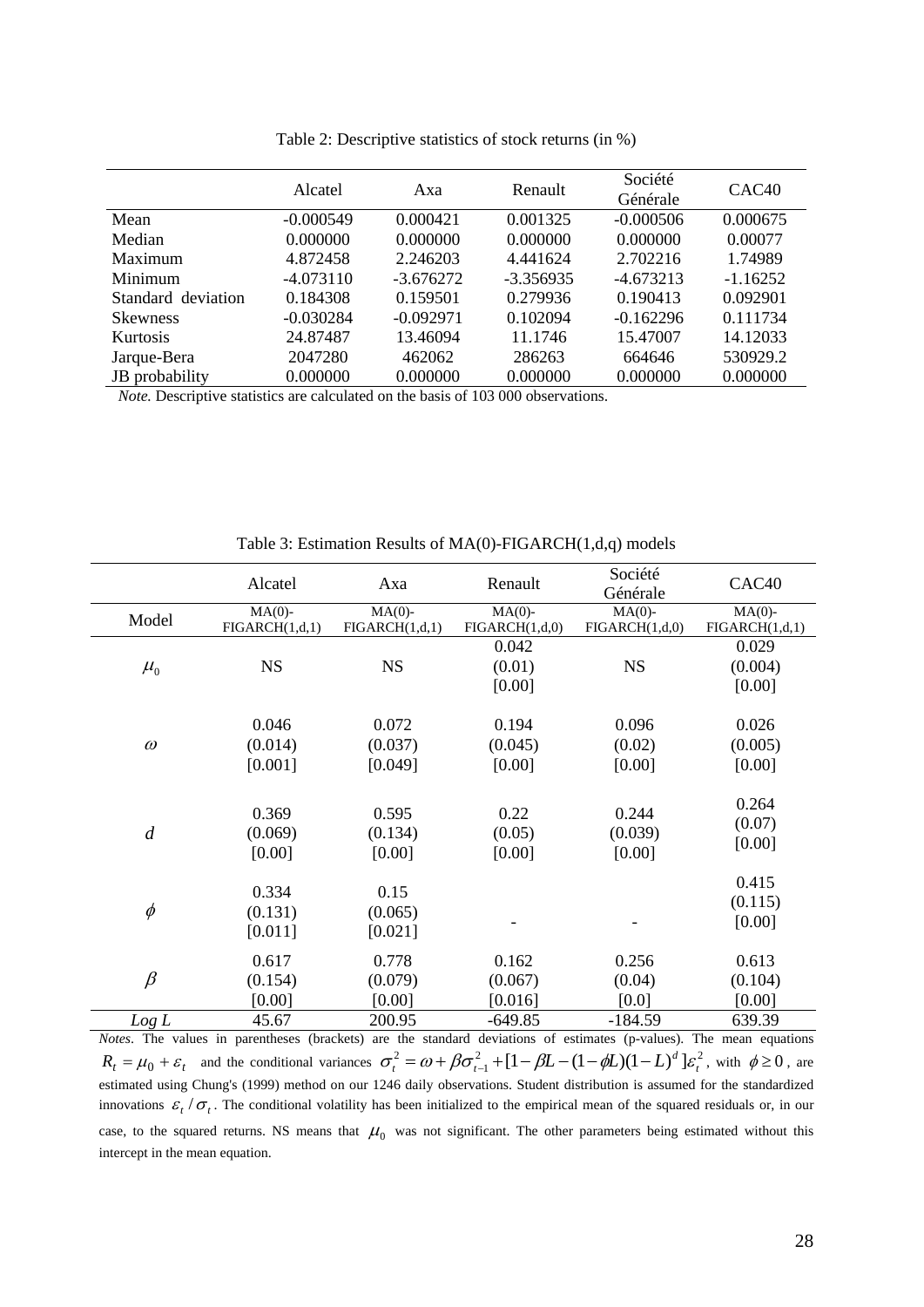| <b>Coefficient</b>                   | <b>Variable</b>                                       | Persistence | <b>NLLS</b> estimates                  |
|--------------------------------------|-------------------------------------------------------|-------------|----------------------------------------|
|                                      |                                                       | horizon     | $(t-stats)$                            |
| $\mathcal{C}$<br>$\delta_{0.1}$      | <b>FFF</b>                                            |             | $-1.39(-17.65)$<br>$2.3710^{-5}(9.21)$ |
| $\delta_{0,2}$                       | <b>FFF</b>                                            |             | $-4.0910^{-11}(-1.75)$ *               |
| $\delta_{C,1}$                       | <b>FFF</b>                                            |             | 0.78(28.82)                            |
| $\delta_{c,2}$                       | <b>FFF</b>                                            |             | $-0.21(-10.61)$                        |
| $\delta_{C,3}$                       | <b>FFF</b>                                            |             | 0.18(10.34)                            |
| $\delta_{C,4}$                       | <b>FFF</b>                                            |             | $-0.04$ $(-2.30)$                      |
| $\delta_{s,i}$                       | <b>FFF</b>                                            |             | $-0.10(-4.84)$                         |
| $\delta_{S,2}$                       | <b>FFF</b>                                            |             | 0.10(4.98)                             |
| $\delta_{S,3}$                       | <b>FFF</b>                                            |             | $-0.03$ $(-1.66)$ *                    |
| $\delta_{s,4}$                       | <b>FFF</b>                                            |             | 0.08(5.62)                             |
| $\boldsymbol{b}$                     | Volatility of CAC40 return (market effect)            |             | 0.20(24.72)                            |
| $(\lambda_{MCR} \alpha_2)'$          | Macroeconomic Conditions releases                     | 13          | $-4.33(-4.05)$                         |
| $(\lambda_{\text{IRR}} \alpha_{2})'$ | <b>Internal Outcomes releases</b>                     | 37          | $-6.64(-2.73)$                         |
| $(\lambda_{IPR} \alpha_{2})'$        | <b>Internal Problems releases</b>                     | 13          | $-2.66(-12.89)$                        |
| $(\lambda_{\text{IMAR}} \alpha_1)'$  | Internal Ownership, Merger & Acquisitions<br>releases | 25          | $-3.77(-3.08)$                         |
| $(\lambda_{ICDR} \alpha_2)'$         | <b>Internal Cooperation and Development releases</b>  | 25          | $-4.87(-11.68)$                        |
| $(\lambda_{CRR} \alpha_2)'$          | Competitors' Outcome releases                         | 25          | $-5.14(-6.53)$                         |
| $(\lambda_{CSOR} \alpha_1)'$         | <b>Competitors' Strategy and Orientation releases</b> | 37          | $-4.06(-4.87)$                         |
| $\mu$ <sub>TUESDAY</sub>             | Tuesday effect                                        |             | $-1.55(-5.65)$                         |
| $\mu$ <sub>WEDNESDAY</sub>           | Wednesday effect                                      |             | $-1.46(-5.60)$                         |
| $\mu$ <sub>THURSDAY</sub>            | Thursday effect                                       |             | $-1.35(-5.64)$                         |
| $\mu_{\scriptscriptstyle FRIDAY}$ '  | Friday effect                                         |             | $-1.17(-6.19)$                         |
| $\overline{R}^2$                     | 0.11                                                  |             |                                        |
| SE                                   | 3.09                                                  |             |                                        |
| DW                                   | 1.47                                                  |             |                                        |
| ADF                                  | $-61.01$                                              |             |                                        |

Table 4: Estimation of the Volatility of Alcatel Stock

*Notes*. The numbers in parentheses are the Student t-statistics. Estimates with a \* indicate 10% level of significance. 5 or 1% level otherwise. The estimated model is given by equation (12) and the estimation period runs from 01/03/95 to 12/24/99, with a total of 103 000 observations of 5 minute intervals. The persistence horizons of announcements and the number of daily cycles  $(p = 4)$  of the FFF are estimated by grid search. To ensure the positivity of the coefficients associated with the lag-polynomial and with the day effects. These coefficients were expressed as the exponentials of those marked with a prime which were estimated along with the other parameters using the heteroskedasticity and autocorrelation (HAC) consistent Non-Linear Least Squares (NLLS) method. The results presented are those obtained after elimination of insignificant variables and reestimation.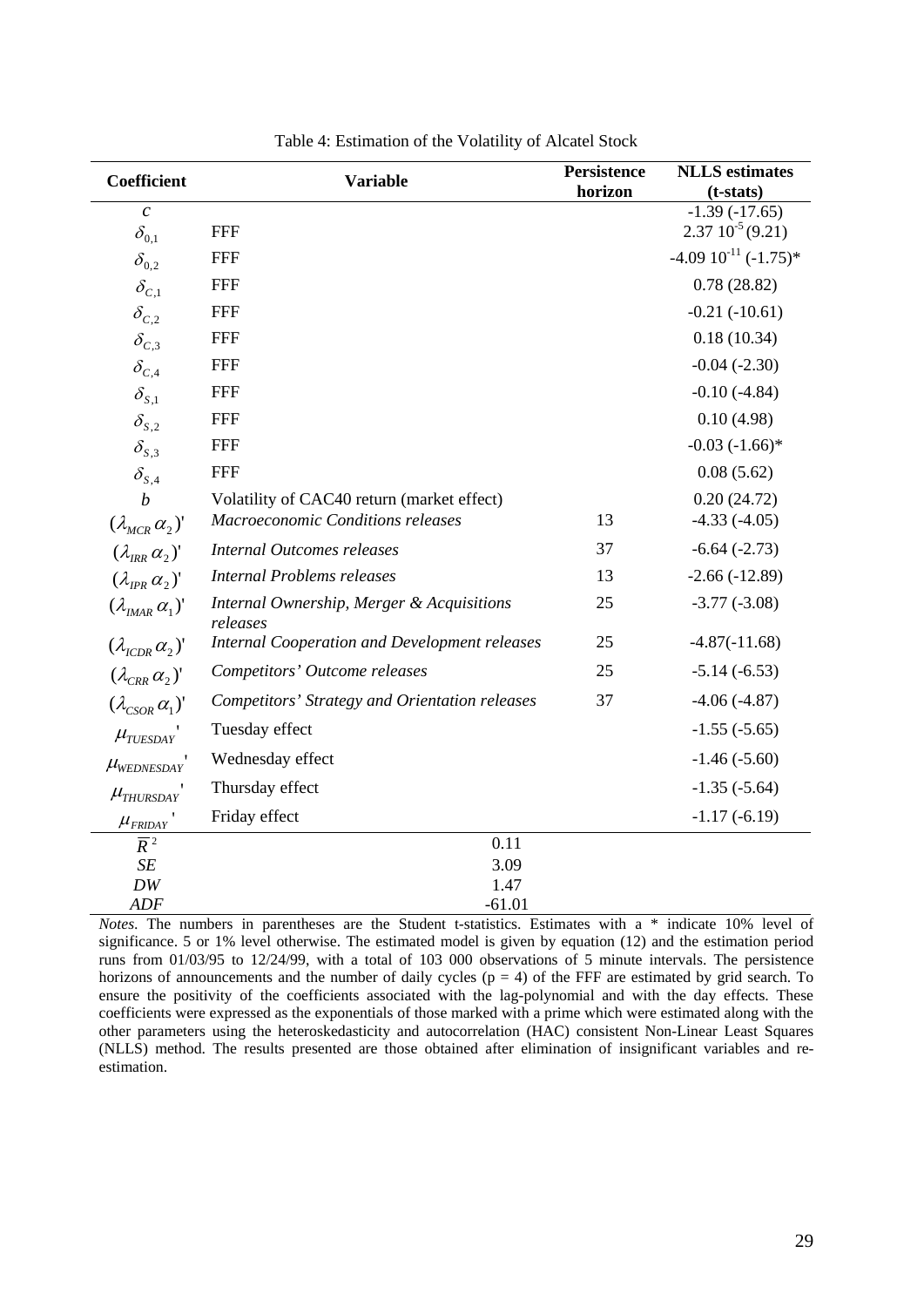| Coefficient                           | <b>Variable</b>                                           | <b>Persistence</b><br>horizon | <b>NLLS</b> Estimates<br>$(t-stats)$     |  |
|---------------------------------------|-----------------------------------------------------------|-------------------------------|------------------------------------------|--|
| $\mathcal{C}_{0}$<br>$\delta_{0,1}$   | <b>FFF</b>                                                |                               | $-4.64(-43.61)$<br>$8.0710^{-5}$ (23.04) |  |
| $\delta_{0,2}$                        | <b>FFF</b>                                                |                               | $-3.23$ $10^{-10}$ ( $-10.81$ )          |  |
| $\delta_{C,1}$                        | <b>FFF</b>                                                |                               | 0.99(29.75)                              |  |
| $\delta_{c,2}$                        | <b>FFF</b>                                                |                               | $-0.24(-8.91)$                           |  |
| $\delta_{C,3}$                        | <b>FFF</b>                                                |                               | 0.19(8.37)                               |  |
| $\delta_{s,i}$                        | <b>FFF</b>                                                |                               | $-0.11(-3.84)$                           |  |
| $\delta_{s,2}$                        | <b>FFF</b>                                                |                               | 0.09(3.30)                               |  |
| $\delta_{s,3}$                        | <b>FFF</b>                                                |                               | $-0.07(-2.83)$                           |  |
| $\boldsymbol{b}$                      | Volatility of CAC40 return (market effect)                |                               | 0.29(34.32)                              |  |
| $(\lambda_{MCR} \alpha_2)'$           | Macroeconomic Conditions releases                         | 25                            | $-5.64(-5.03)$                           |  |
| $(\lambda_{\text{IRR}} \alpha_1)'$    | <b>Internal Outcomes releases</b>                         | 37                            | $-2.86(-9.33)$                           |  |
| $(\lambda_{\text{ISOR}} \alpha_{2})'$ | <b>Internal Strategy and Orientation releases</b>         | 37                            | $-6.14(-6.90)$                           |  |
| $(\lambda_{CMAR} \alpha_2)'$          | Competitors' Ownership. Merger &<br>Acquisitions releases | 13                            | $-4.22(-3.03)$                           |  |
| $\mu$ <sub>TUESDAY</sub>              | Tuesday effect                                            |                               | $-1.49(-4.68)$                           |  |
| $\mu$ <sub>WEDNESDAY</sub>            | Wednesday effect                                          |                               | $-1.62(-4.31)$                           |  |
| $\mu$ <sub>THURSDAY</sub>             | Thursday effect                                           |                               | $-0.91(-5.16)$                           |  |
| $\mu$ <sub>FRIDAY</sub> '             | Friday effect                                             |                               | $-1.10(-5.08)$                           |  |
| $\overline{R}^2$                      | 0.194                                                     |                               |                                          |  |
| SE                                    | 3.86                                                      |                               |                                          |  |
| DW                                    | 1.29                                                      |                               |                                          |  |
| <b>ADF</b><br>$\sim$                  | $-50.80$                                                  |                               |                                          |  |

Table 5: Estimation of the Volatility of Axa Stock

*Note*. See Table 4.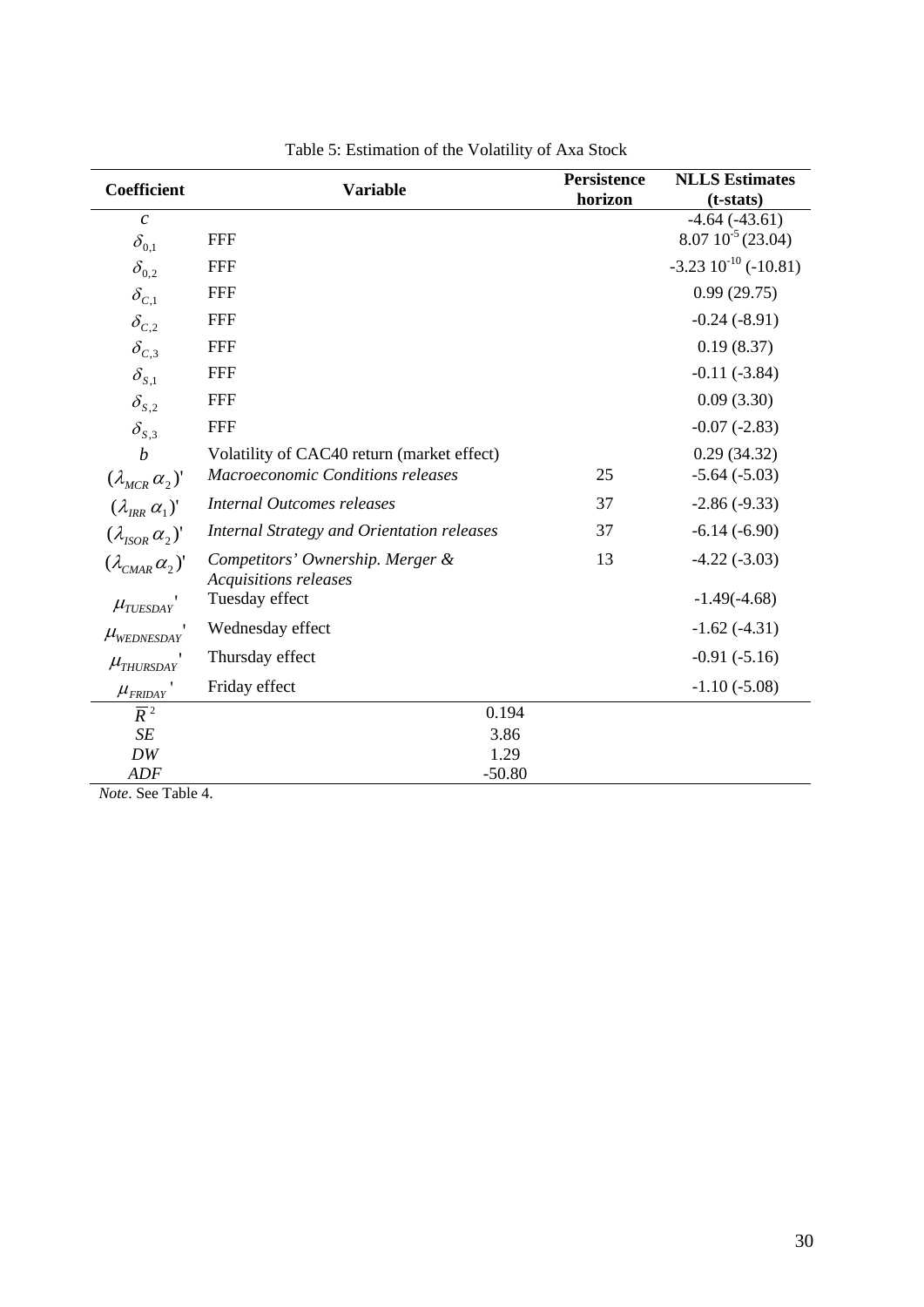| Coefficient                          | <b>Variable</b>                            | <b>Persistance</b><br>Horizon | <b>NLLS</b> Estimates<br>$(t-stats)$ |  |  |
|--------------------------------------|--------------------------------------------|-------------------------------|--------------------------------------|--|--|
| $\mathcal{C}$                        |                                            |                               | $-4.56(-38.44)$                      |  |  |
| $\delta_{0,1}$                       | <b>FFF</b>                                 |                               | 7.86 $10^{-5}$ (18.93)               |  |  |
| $\delta_{0,2}$                       | <b>FFF</b>                                 |                               | $-3.9110^{-10}$ ( $-10.13$ )         |  |  |
| $\delta_{C,1}$                       | <b>FFF</b>                                 |                               | 1.59(37.50)                          |  |  |
| $\delta_{c,2}$                       | <b>FFF</b>                                 |                               | $-0.53(-16.13)$                      |  |  |
| $\delta_{C,3}$                       | <b>FFF</b>                                 |                               | 0.32(11.65)                          |  |  |
| $\delta_{s,i}$                       | <b>FFF</b>                                 |                               | $-0.22(-5.86)$                       |  |  |
| $\delta_{s,2}$                       | <b>FFF</b>                                 |                               | 0.38(11.35)                          |  |  |
| $\delta_{s,3}$                       | <b>FFF</b>                                 |                               | $-0.22(-7.61)$                       |  |  |
| $\delta_{s,4}$                       | <b>FFF</b>                                 |                               | 0.10(3.87)                           |  |  |
| $\boldsymbol{b}$                     | Volatility of CAC40 Return (market effect) |                               | 0.30(29.63)                          |  |  |
| $(\lambda_{MCR} \alpha_2)'$          | Macroeconomic Conditions releases          | 37                            | $-4.57(-10.78)$                      |  |  |
| $(\lambda_{\text{IRR}} \alpha_{2})'$ | Internal Outcome releases                  | 37                            | $-5.21(-7.91)$                       |  |  |
| $(\lambda_{\text{ISOR}} \alpha_1)'$  | Internal Strategy and Orientation releases | 25                            | $-1.82$ $(-2.65)$                    |  |  |
| $(\lambda_{CRR} \alpha_{\gamma})'$   | Competitors' Outcome releases              | 25                            | $-4.54(-8.45)$                       |  |  |
| $\mu$ <sub>TUESDAY</sub>             | Tuesday effects                            |                               | $-0.36(-2.63)$                       |  |  |
| $\mu_{\textit{WEDNESDAY}}$           | Wednesday effects                          |                               | $-0.36(-2.52)$                       |  |  |
| $\mu_{\textit{THURSDAY}}'$           | Thursday effects                           |                               | $-0.27(-2.11)$                       |  |  |
| $\mu_{\scriptscriptstyle FRIDAY}$ '  | Friday effects                             |                               | $-0.26(-1.97)$                       |  |  |
| $\overline{R}^2$                     | 0.16                                       |                               |                                      |  |  |
| SE                                   | 4.79                                       |                               |                                      |  |  |
| DW                                   | 1.27                                       |                               |                                      |  |  |
| ADF                                  | $-60.50$                                   |                               |                                      |  |  |

Table 6: Estimated of the Volatility of Renault Stock

*Note*. See Table 4.